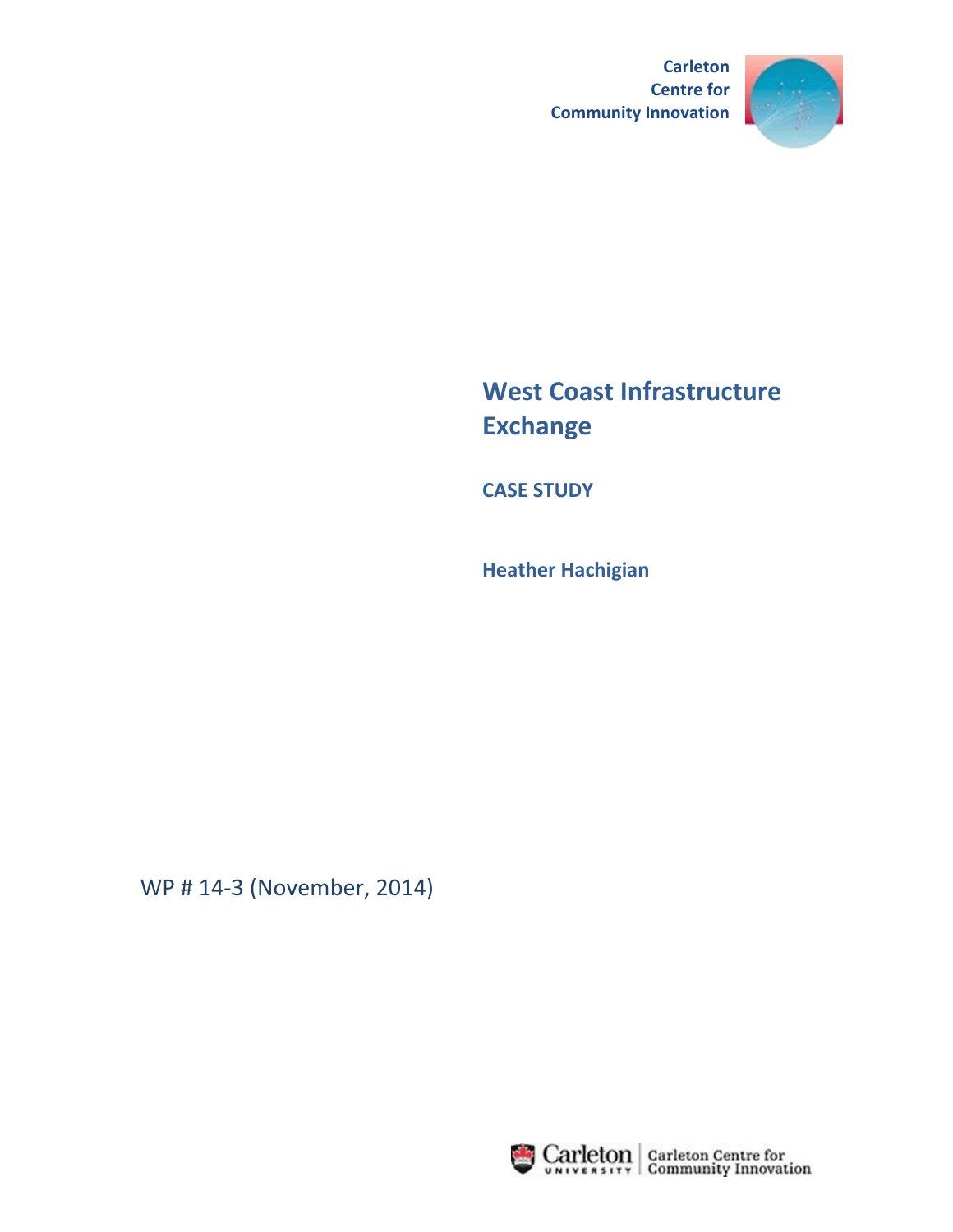# **Table of Contents**

| 2. Private investment in Canada and United States infrastructure 3 |
|--------------------------------------------------------------------|
|                                                                    |
|                                                                    |
|                                                                    |
|                                                                    |
|                                                                    |
|                                                                    |
|                                                                    |
|                                                                    |
|                                                                    |
|                                                                    |
|                                                                    |
|                                                                    |
|                                                                    |
|                                                                    |
|                                                                    |
|                                                                    |
|                                                                    |
|                                                                    |
|                                                                    |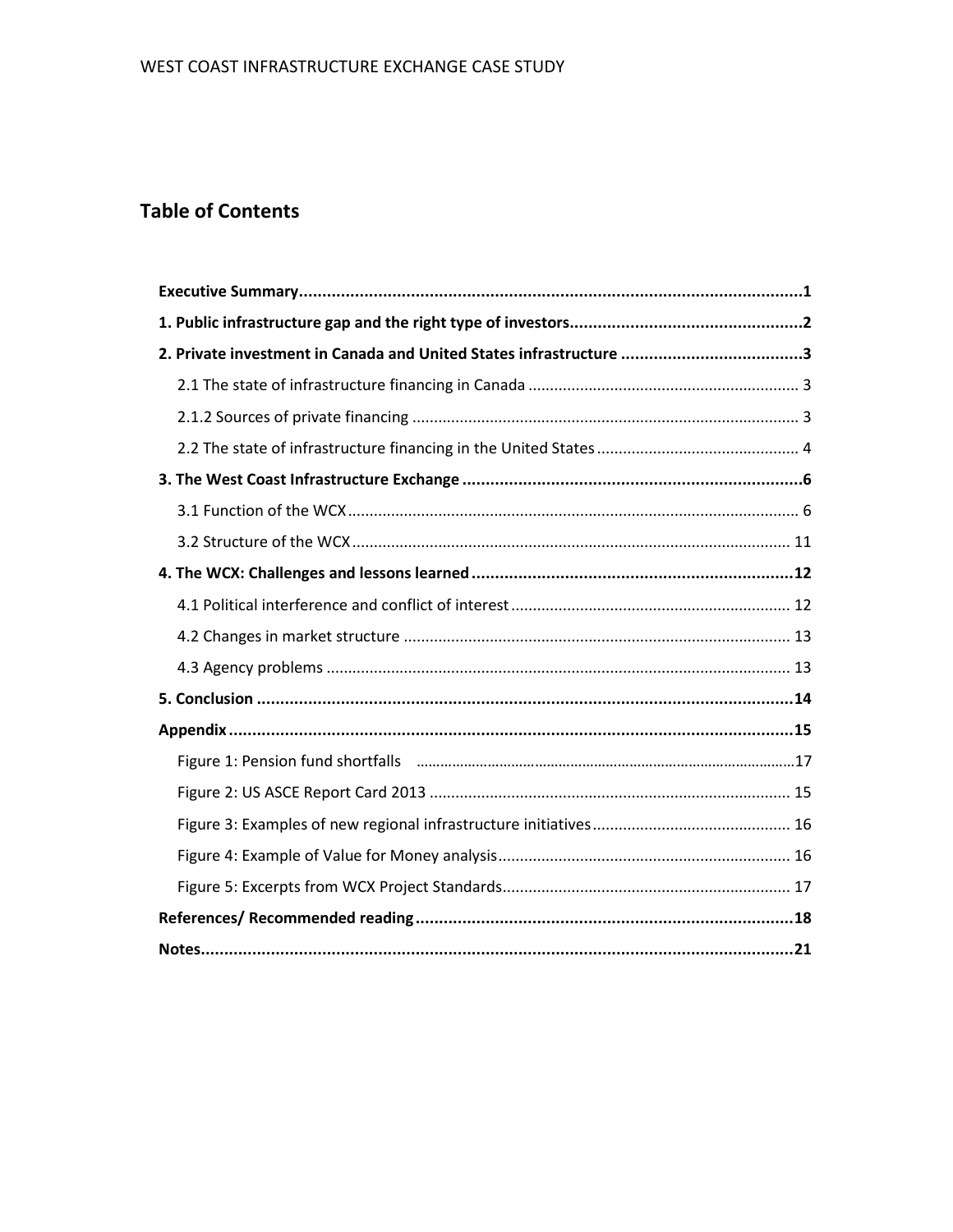#### **Executive Summary**

In 2012, the West Coast Infrastructure Exchange (WCX) was established through a framework agreement between the States of California, Oregon, Washington and the Province of British Columbia. The WCX seeks to address the estimated \$1 trillion gap in public infrastructure over the next thirty years by promoting performancebased infrastructure to attract private investors, while maintaining public ownership.

To succeed in its mission, the WCX must transcend the problems with existing models of private finance of public infrastructure. In particular, while the US tax-exempt municipal bond market has become increasingly unstable, it remains a politically attractive option for financing local infrastructure. Canada has experienced more success with delivering infrastructure through public-private partnerships (PPPs). That said, many local government projects are too small to justify delivery through such an arrangement. Moreover, local governments often lack experience and capacity necessary for delivering larger projects. The WCX responds to these challenges by providing centralized expertise to local and state governments across the three US member states, while also seeking to ensure consistency across the four jurisdictions necessary to support a robust market for public infrastructure.

Beyond addressing problems in the public sector, the WCX must also attract long-term investors to infrastructure projects. Pension and sovereign wealth funds have developed a strong interest in gaining direct exposure to infrastructure assets over recent years, given the ideal match with their long-term liabilities, diversification needs and risk appetite. But this interest has not directly translated into investment. Experienced

institutional investors often cite the lack of sufficiently large deals in North America. Smaller funds also face increasing pressure from their boards to gain exposure to these long-term and inflation-linked assets, but prohibitively high transaction costs keep them at bay. Moreover, there are no standards for evaluating the environmental, social and governance risks that are necessary for a full life cycle analysis of a potential project. The WCX intends to respond to these challenges by bundling projects together to achieve scale and providing project certification and an evaluation tool.

This case study begins by identifying the broader challenges related to financing public infrastructure in Canada and the US. The next section considers how the WCX can contribute to matching public infrastructure with long-term sources of private capital. The study concludes with consideration for the challenges facing the WCX and lessons that are relevant for similar initiatives. In particular, it finds that an independent governance framework is important for keeping unwarranted political interference at bay. The case also underscores the importance of maintaining focus on attracting the right type of investors and engaging relevant public and private stakeholders to establish and maintain legitimacy.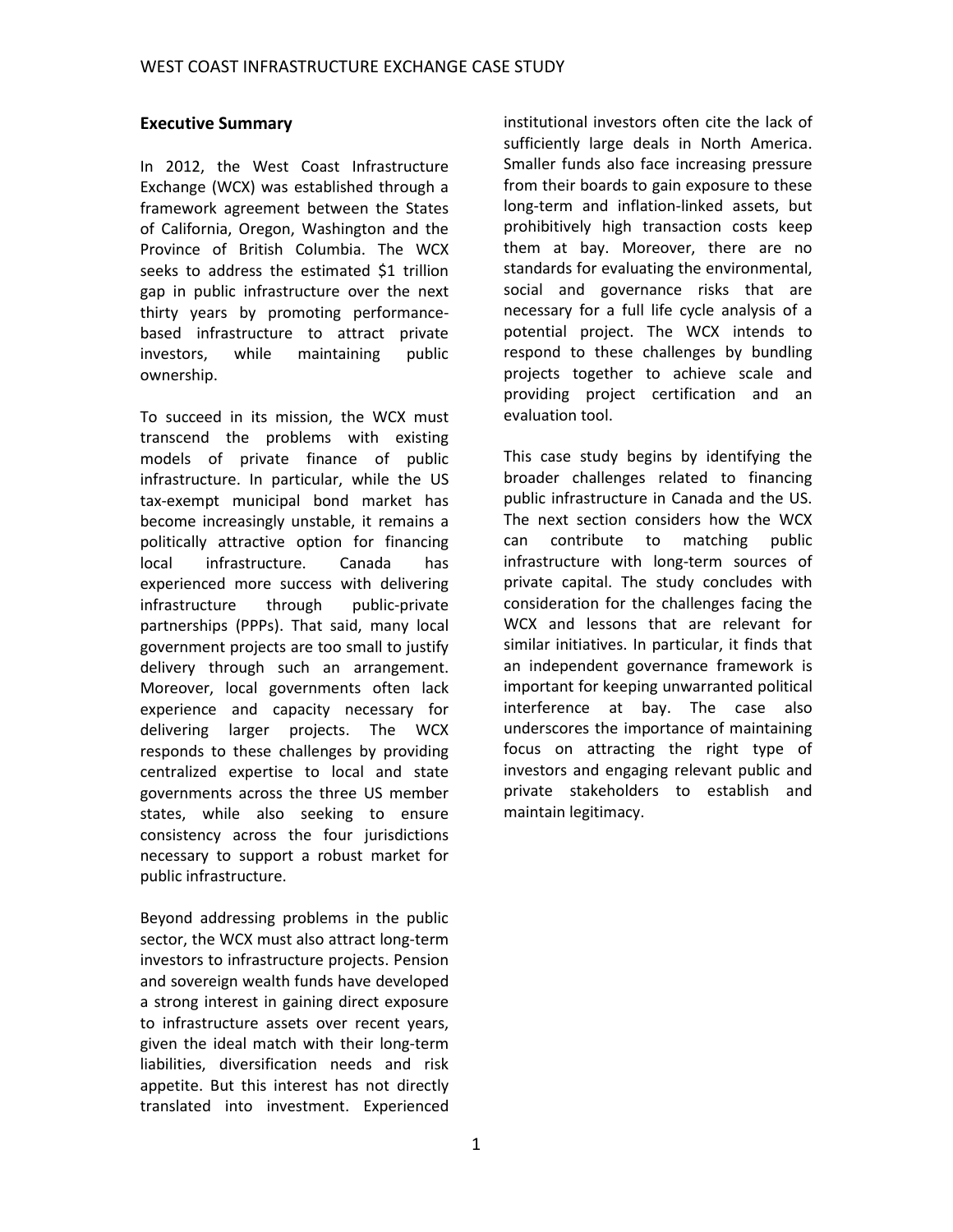## **1. Public infrastructure gap and the right type of investors**

It is widely held that replacement and expansion of public infrastructure in developed economies can no longer be financed with public money alone. An increasingly aging and urbanized population, coupled with extreme weather conditions, has contributed to more rapid depreciation of roads, transit, water and sewer systems, and placed increasing demands on hospitals and other public institutions. At the same time, austerity measures have reduced the federal money available to local (including state and provincial) governments and downloaded an increasing portion of responsibility for the provision of public infrastructure. It is estimated that the infrastructure funding gap under the status quo will reach \$1 trillion in Canada over the next 60 years and the same amount in the US by 2020. $^1$ 

As a result, local governments in Canada and the United States (US) are turning to private finance to fill the gap. If done right, borrowing can distribute the cost of assets over their full life cycle and thereby contribute to ensuring intergenerational equity. Moreover, long-term private financing can efficiently transfer risks to the investor and leverage private sector expertise to achieve value for money, ultimately contributing to economic development, enhanced public safety and climate change mitigation and adaptation, among other benefits. But the lure of cheap short-term private finance has driven political officials to chase after the wrong type of investor to fill the infrastructure gap; that is, short-term investors with low risk appetites. Local governments, particularly in the US, have been encouraged by senior levels of government to use a range of investment products, including derivative securities, interest rate swaps and tax-exempt municipal bonds to

finance the infrastructure gap.<sup>2</sup> These financial products have experienced little success attracting long-term investors.

More concerning is the fact that many longterm investors - state and local government pension funds - are implicitly used as collateral in these 'innovative' (read risky) financing deals. Under *Chapter 9* of US municipal bankruptcy law, obligations to debt holders take precedence over contractual labour obligations to pay pension benefits (SEC 2011). Local and state governments also face perverse incentives to misrepresent pension funding levels and liabilities to boost their credit ratings and access private finance.

Public sector pension funds can avoid becoming victims of fiscal entrepreneurship by investing in the infrastructure gap themselves. Indeed, public pension and sovereign wealth funds have been identified as ideal investors for public infrastructure, given their long-term liabilities and size. The most recent global financial crisis has left these institutional investors in search of new assets to protect against inflation and provide new sources of diversification. Moreover, while the market for unlisted infrastructure funds has grown over recent years, high management fees have driven some institutional investors to seek alternative ways to gain exposure to infrastructure, such as through coinvestments and direct investments in equity (OECD 2014). The idea of infrastructure as an asset class in its own right is gaining traction among these investors. This presents a unique opportunity to match the growing supply of long-term private capital with the growing demand for investment in public infrastructure.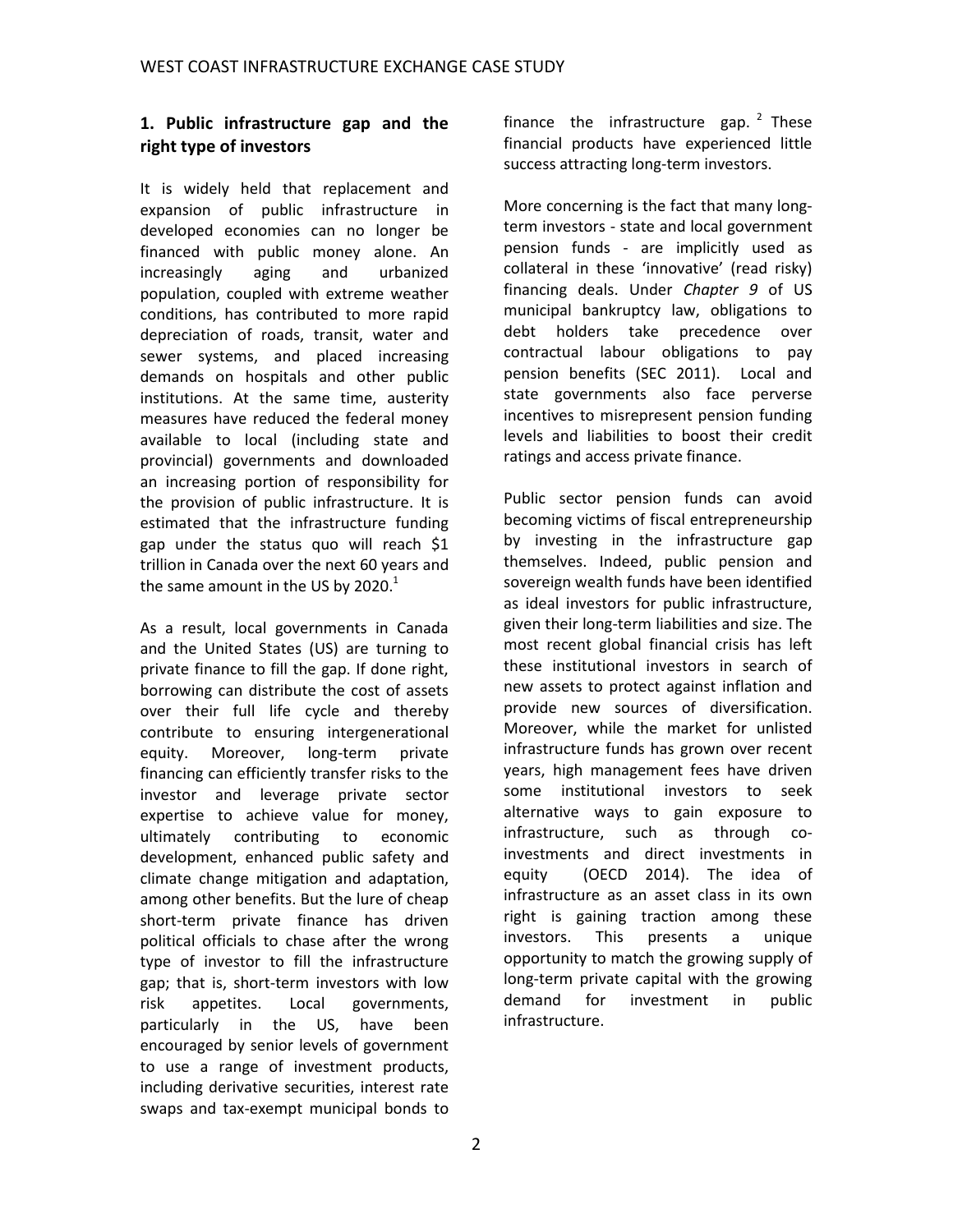## **2. Private investment in Canada and United States infrastructure**

With over \$1.2 trillion in assets under management, Canadian pension funds are among the most active investors in this new asset class, investing 5% and sometimes over 10% of their total portfolio directly in infrastructure. 3 That said, these investors tend to look abroad for infrastructure investment opportunities. In the US, public investors are only beginning to engage in direct infrastructure investments and, until recently, most investments in unlisted infrastructure assets have primarily been made using a fund manager. Given the lack of demand among these long-term investors for infrastructure assets in North America, local and state governments have had to rely on short-term sources of private finance to fill the growing deficit in public capital available for infrastructure investment. This section considers the experience of local governments in Canada and the US with attracting private finance.

#### **2.1 The state of infrastructure financing in Canada**

The majority of the burden for infrastructure provision in Canada falls on municipal governments, now responsible for almost two-thirds of the country's total infrastructure capital stock. Municipalities typically use the pay as you go model, drawing from a fixed source of revenue from which to finance capital projects.<sup>4</sup> Since 2000, the deficit in infrastructure funding has been increasing more rapidly as infrastructure from the post-war renewal era is reaching the end of its life cycle (Roy 2008). This gap was further expanded during the most recent global financial crisis and the austerity regime that followed. Transfers from federal and provincial governments contracted at the same time that prices for raw materials for construction were increasing. 5 Left with

fewer options to finance infrastructure with traditional sources of revenue, many local and provincial governments are turning to private sources of finance. This has been reinforced by the 2014 amendments to the Build Canada Fund, which requires all municipal capital projects over \$CAN 100 million to be evaluated for their suitability to be delivered through a public-private partnership (PPP).

#### **2.1.2 Sources of private financing**

#### *Developed PPP Market*

Canada has earned global recognition for its PPP market. PPPs are contractual arrangements between the public and private sector, requiring the private sector to deliver some range of services (design, build, finance, operate, maintain) and assume financial, technical, and/or operational risk. In return, the public sector compensates the private partner with a stream of revenues and risk premium agreed to in the contract. PPP investments can take a variety of forms, which can broadly be divided into unlisted and listed investments in debt and equity (Sharma 2013). Canada has a strong project bond market for provincial and federal infrastructure projects, despite the collapse of the mono-line insurance market after the most recent global financial crisis. Low yields on new issues suggest the PPP bond market will continue to play a large role in financing Canadian public infrastructure.<sup>6</sup>

While Canadian investors have emerged as global leaders in infrastructure direct equity investments, the majority is invested abroad. The few investments that have been made domestically tend to be very large provincial or federal projects.<sup>7</sup> As of 2013, 207 PPPs were listed in the Canadian Council for Public Private Partnerships (CCPPP) database. The majority are structured as Design-Build-Finance-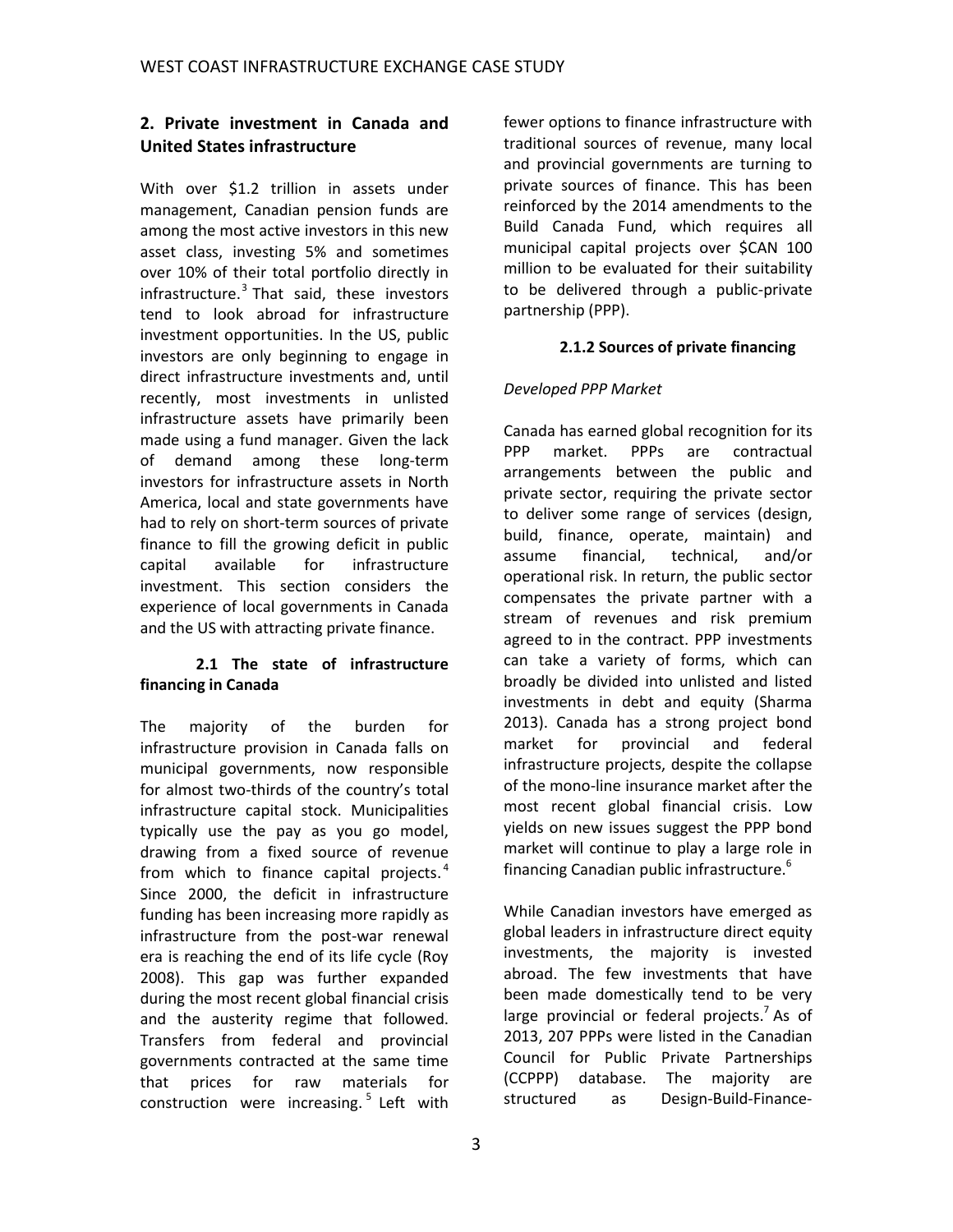Maintain (DBFM). Over the past 10 years, it is estimated that PPPs have contributed \$CAN 9.9 billion in value for money and 500,000 FTE jobs to the Canadian economy (CCPPP 2014). That said, not all infrastructure projects are suited for a PPP. In particular, smaller projects often cannot be justified against transaction costs associated with the partnership. Moreover, PPPs in Canada are often highly leveraged, up to 90% (Inderst and Della Croce 2013).



Source: CCPPP 2014, P3 projects in Canada, in project pipeline or completed

#### *Nascent municipal bond market*

Authority to issue municipal bonds in Canada must be granted by the provincial government. Many municipalities lack a credit rating, which prevents them from issuing bonds. Provinces can borrow on behalf of the municipality and, in some instances, provide tax exemptions to subsidize their cost of capital. For example, the Municipal Finance Authority of British Columbia is a centralized agency that borrows on behalf of municipalities at lower interest rates.<sup>9</sup> A private member's bill was introduced in 2009 to establish a market for federal tax-exempt municipal bonds. While the bill did not pass, some larger municipalities issue (provincial) tax-exempt bonds, though the municipal bond market

remains small (Munk School 2012). While Canada has become an attractive market among foreign investors in infrastructure bonds in a weak global economy, these investors tend to prefer bonds issued by federal and provincial governments. Municipal bonds are associated with high information asymmetries and low profiles in credit markets, making them less attractive to investors. 10

#### **2.2 The state of infrastructure financing in the United States**

Like Canada, the US has seen the significant devolution of responsibility to local and state governments for the provision of public infrastructure. Remaining sources of federal money earmarked for infrastructure are increasingly scarce, leaving infrastructure across the US in a vulnerable state (see appendix, figure 2). Highway construction is among the most significant capital expenditure by state and local governments. Local officials rely heavily on transfers from the Federal Highway Trust Fund. In the spring of 2014, the Department of Transportation advised that the Federal Government would be reducing road and bridge reimbursements to local governments by the summer of 2014, due to the Fund's impending insolvency.<sup>11</sup> The need for investment is ubiquitous across various forms of infrastructure. For example, the American Water Works Association estimates that \$US 1 trillion investment is needed over the next 25 years to replace existing systems and expand water services to meet demands of a growing population. Accessing long-term sources of finance for public infrastructure is at the top of policy agenda in the US.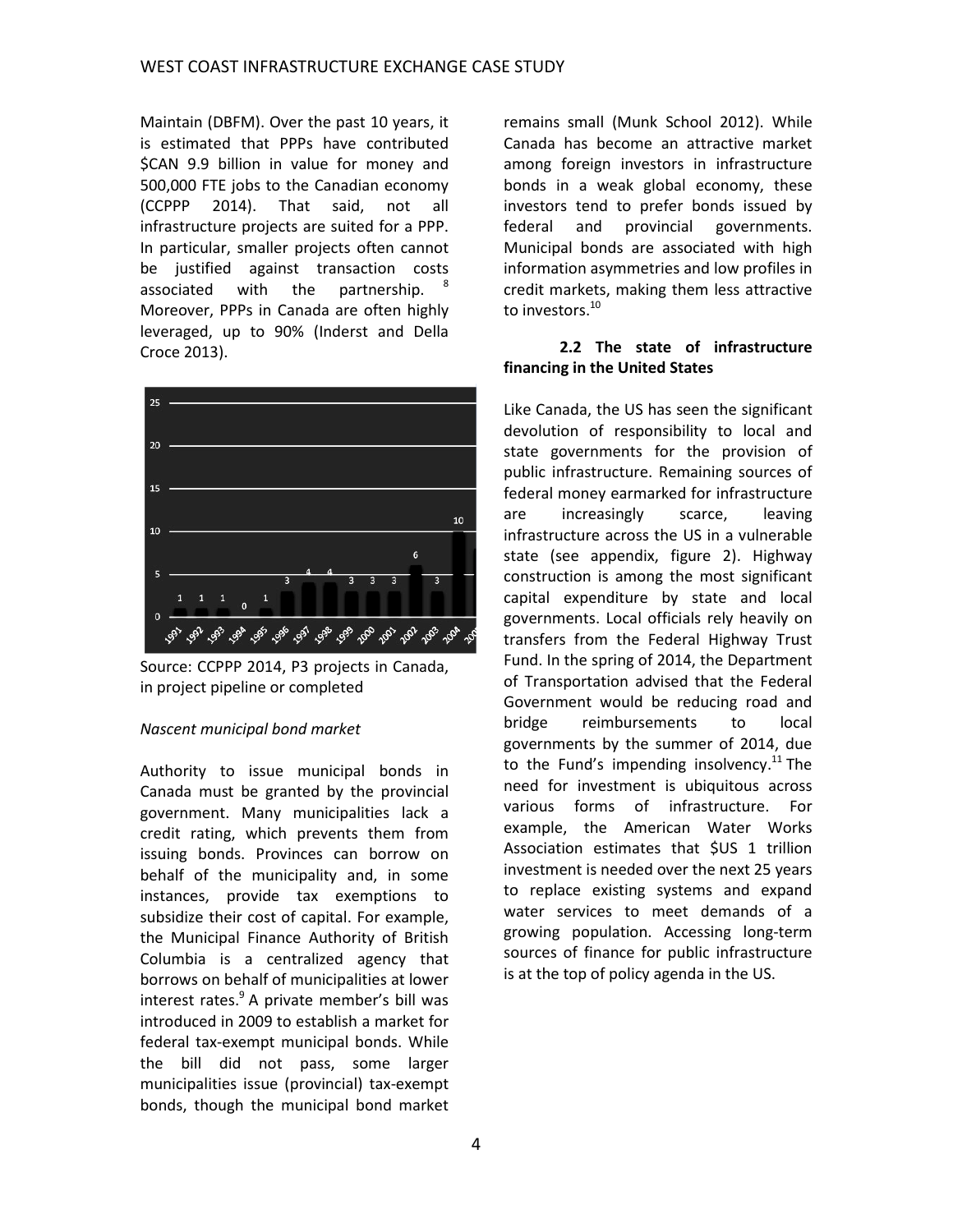#### *2.2.1 Sources of private financing*

#### *Municipal Bond Market*

In contrast to Canada, the US has aggressively sought to test the limits of fiscal entrepreneurship (Peck 2013). Municipal bonds finance approximately two-thirds of new investments in US municipal infrastructure. In 2012, outstanding municipal debt stood at \$US 3.7 trillion (compare with corporate bond debt outstanding: \$US 11 trillion), and



represented 44,000 state and local government issuers (SEC 2012). The majority of municipal bonds (75%) are held by retail investors. High volumes of debt are traded on secondary markets; 3.3 million trades were made in 2011 (ibid 2012).

About 80% of issues are revenue bonds. Revenue bonds can be issued without electoral approval and are not counted against limits on tax-supported debt, unlike general obligation bonds (Kirkpatrick and Smith 2011). Revenue bonds are paid back from a dedicated stream of revenue. That is, they are not backed by the 'full faith and credit' of the issuing government. Adding further instability to the municipal

bond market is the decline in the availability of credit enhancements (e.g., bond insurance) after the global financial crisis.<sup>12</sup> While the municipal bond market has provided a source of cheap capital for local governments, reliance on it has had perverse consequences for local governments as they become increasingly concerned with their credit ratings (Stallmann *et al.* 2012). In some cases, these governments have put at risk their own pension funds to access cheap credit. In recent years, the Securities and Exchange Commission has penalized the City of San Diego, California for 'failing to disclose adequately the city's looming pension fund crisis in connection with municipal bond offerings' and the State of New Jersey for 'misleading disclosure and the creation of the illusion that the public pension funds were being adequately funded.<sup>13</sup>

#### *Nascent market for PPPs*

The market for public-private partnerships in the US is under-developed compared to Canada. That said, as of 2011, at least 32 states have enacted legislation to allow for PPPs to enable private-sector participation in infrastructure projects and several others have expressed interest.  $14$  While institutional changes are paving the way for greater use of PPPs, significant political challenges remain. In a 2009 US survey, most state and local officials with no experience with PPPs expressed reluctance to use the model to finance new projects, compared with 90% with experience that expressed willingness to use PPPs in the future. Even among those that had experience with PPPs, 75% expressed concerns with implementation, future cash flows and negative public perceptions.<sup>15</sup> Moreover, the subsidies for short-term sources of capital in the form of federal (and in some cases state level) taxexemptions fuel misconceptions among public officials about PPPs. More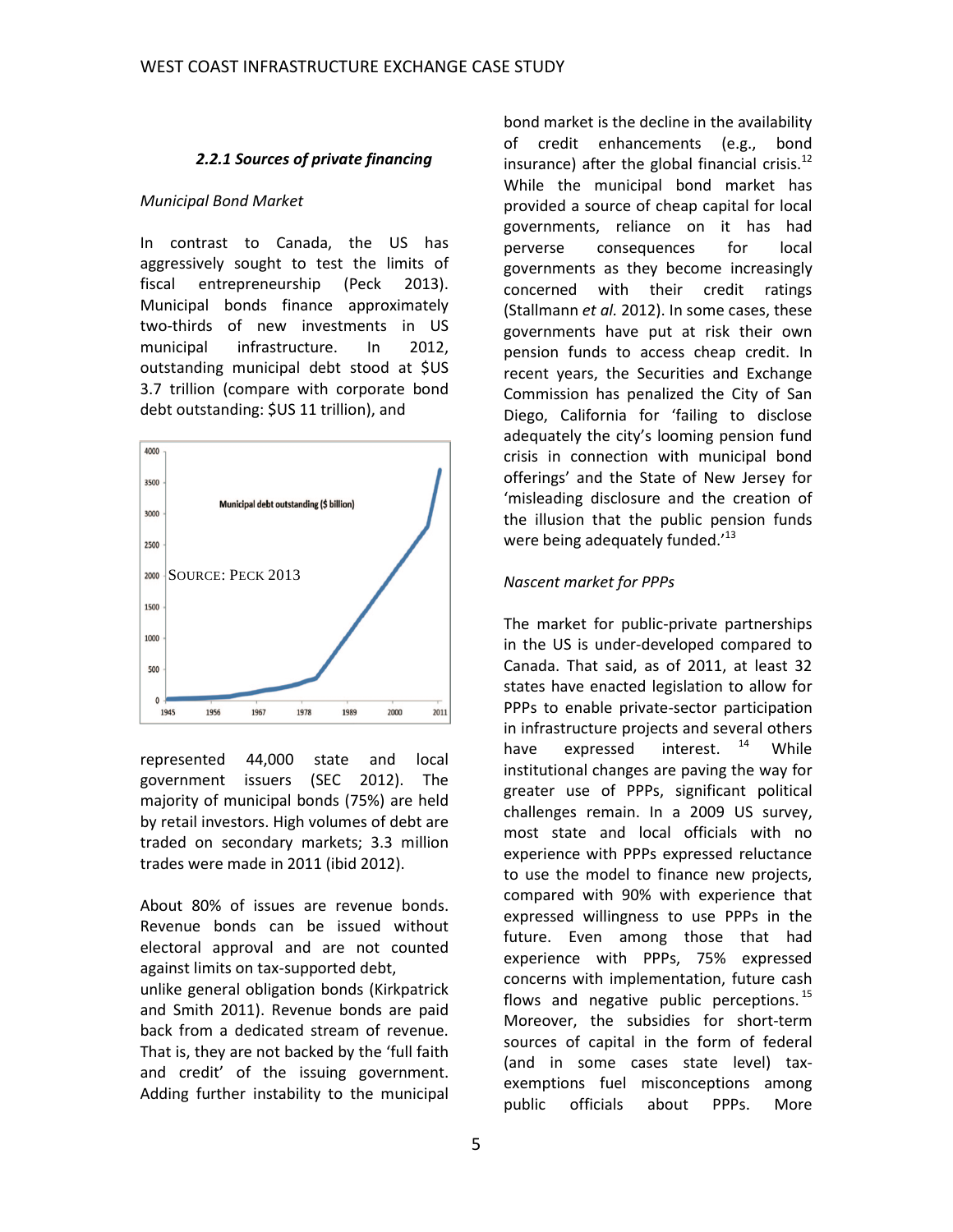specifically, subsidies increase the *perceived* gap between the cost of short-term capital available on the municipal bond market and the cost of long-term sources of capital. The benefits associated with long-term finance, such as expertise and the ability to transfer risk, are often overlooked by political officials.

#### **3. The West Coast Infrastructure Exchange**

While Canada and the US face different political and institutional realities, the broad challenges facing both countries related to financing public infrastructure are converging. The most recent global financial crisis and ensuing austerity have squeezed both economies at the local levels of government. Moreover, the on-going devolution of responsibility for the provision and maintenance of public infrastructure to local governments has led to fragmentation in planning, operating and monitoring. Left with fewer options to finance public infrastructure using traditional sources of capital, local governments are turning to private finance to fill the gap. But as the previous section suggested, local governments have been drawn to short-term sources of capital. In the US, the idea of a national infrastructure bank to leverage long-term sources of private capital has remained in political limbo since President Obama was first elected to office.<sup>16</sup> In Canada, there has been little discussion on national level initiatives for attracting private forms of finance, despite the country's homegrown expertise in direct infrastructure investment.

While national level initiatives have been slow to get off the ground, innovative initiatives at the sub-national and regional levels are emerging to address problems with existing private finance models for public infrastructure (see appendix, figure

3). One example is the West Coast Infrastructure Exchange (WCX). The WCX was established in 2012 by a framework agreement between the states of California, Oregon, Washington and the province of British Columbia.<sup>17</sup> The WCX is premised on the West Coast Action Plan on Jobs and both fall under a long-standing arrangement between the members of the Pacific Coast Collaborative (2008). The PCC seeks to promote opportunities for cooperative action, leadership and information sharing, and 'a common voice among the states on issues facing Pacific North America', including climate change, transportation, unemployment and declining government revenues and investment.

#### **3.1 Function of the WCX**

The purpose of the WCX is to identify opportunities for scaling regional, publicly owned infrastructure that promotes public benefit, while also offering viable investment opportunities for long-term private investors. This requires cooperation on two levels. First, the WCX seeks to promote cooperation between local and state governments to share resources and reduce costs related to procurement and on-going monitoring. This includes the provision of technical assistance to public agencies that lack experience in evaluating and executing PPPs. Second, and the focus of this report, the WCX seeks to promote cooperation between the public sponsors and private investors. In particular, it seeks to connect investors to opportunities by helping investors and public sector project owners identify, understand and mitigate risks, and ensure that \$1 trillion in future infrastructure investment considers climate risk factors, among other factors relevant for full life cycle analysis of an infrastructure project. These functions are broadly grouped in the section below as responses to institutional investors' concerns with (i)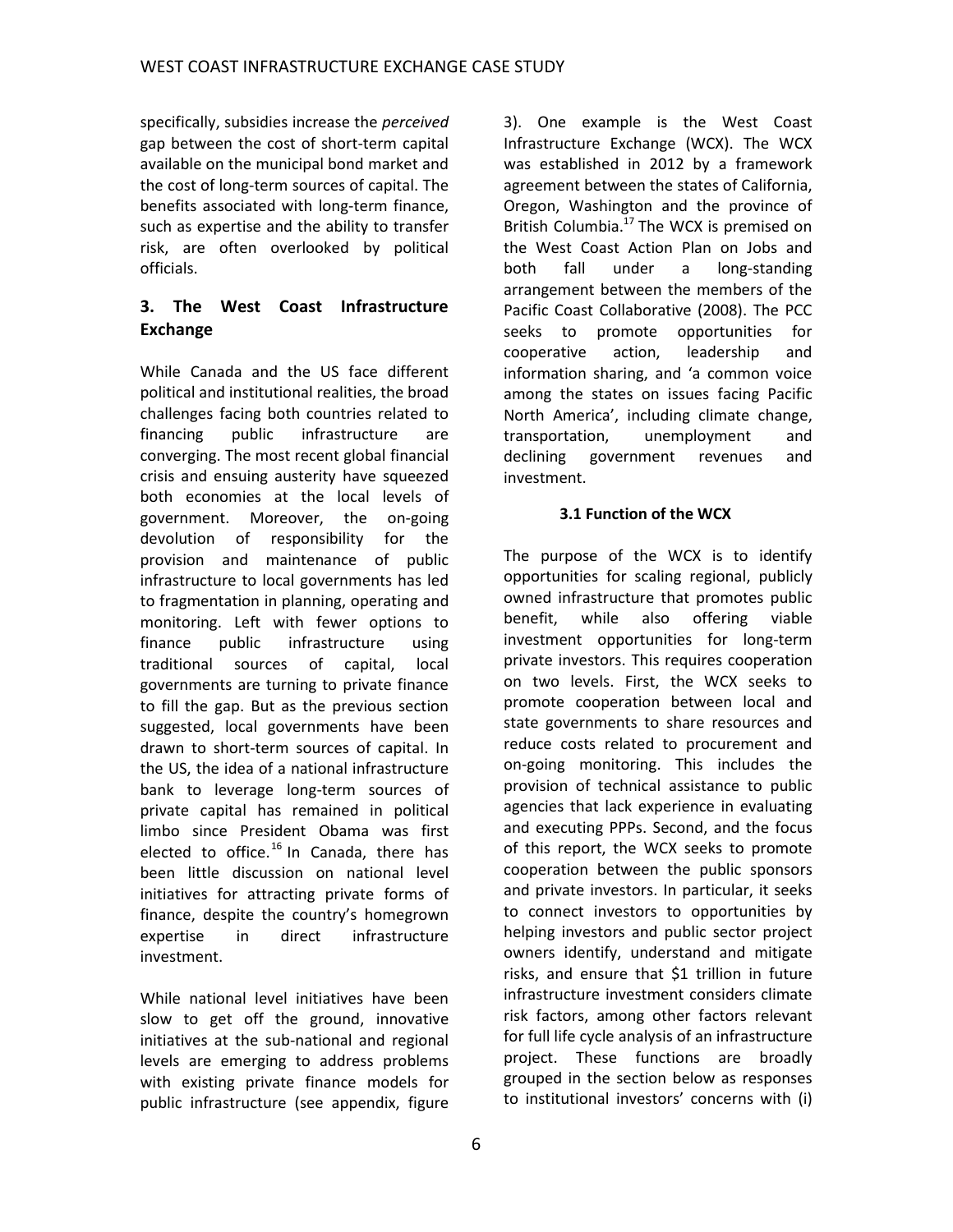identifying and mitigating risk; and, (ii) accessing a consistent supply of opportunities that meet their scale requirements. While emphasis is placed on the institutional investor perspective, implications for the public good are also highlighted.

#### *WCX Mission Statement*

*The WCX Infrastructure Exchange seeks to promote near-term job creation and longterm economic competitiveness by closing the gap between the demand for funding public infrastructure and the supply of funding. We do this by:*

- Identifying public project development and delivery methods that yield more measurable value for the public dollar.
- Creating and advancing new mechanisms for project finance, including those that could (be) attractive to private investors that have traditionally not invested in public infrastructure.
- Helping investors and projects sponsors identify, understand and mitigate risk.
- Sharing and developing best practices as well as strengthening public sector capacity and expertise in these new approaches.
- Ensuring that an estimated \$1 trillion in future West Coast Infrastructure investment considers climate risk factors.

Source: WCX final report, 2012, updated to reflect current focus

#### *3.1.1 Identifying, understanding and mitigating risk*

While many institutional investors now consider infrastructure as an asset class in its own right, significant obstacles stand in the way of integrating infrastructure into their strategic asset allocation and assetliability management frameworks. In particular, infrastructure lacks performance benchmarks (Blanc-Brude 2014). The lack of performance benchmarks inhibits effective monitoring for those investors that depend on intermediaries to access the asset class. Designing benchmarks for infrastructure is not an easy task. The lack of available data on cash flows presents a significant challenge. Even if this data could be collected, the challenge remains to derive performance benchmarks from it, given the majority of cash flows for infrastructure projects remain in the future. While some investors have relied on a well-rehearsed narrative about the value of project finance for protecting liabilities from inflation and diversification benefits to form their expectations (ibid 2014), infrastructure remains a drop in the bucket in terms of total portfolio allocation, even among those investors with the most sophisticated inhouse infrastructure teams.

Investors face particular challenges evaluating risk and return characteristics for public infrastructure assets. In the first instance, the procurement process for public infrastructure is often lengthy and varies across jurisdiction. Local government bureaucrats often lack experience delivering large infrastructure projects. Second, public infrastructure often carries significant political risks. PPP contracts are complex and can be laden with ambiguous public policy objectives such as job creation or affordability and equal access. While these objectives do not necessarily conflict with financial returns, and indeed can be critical to long-term financial success of a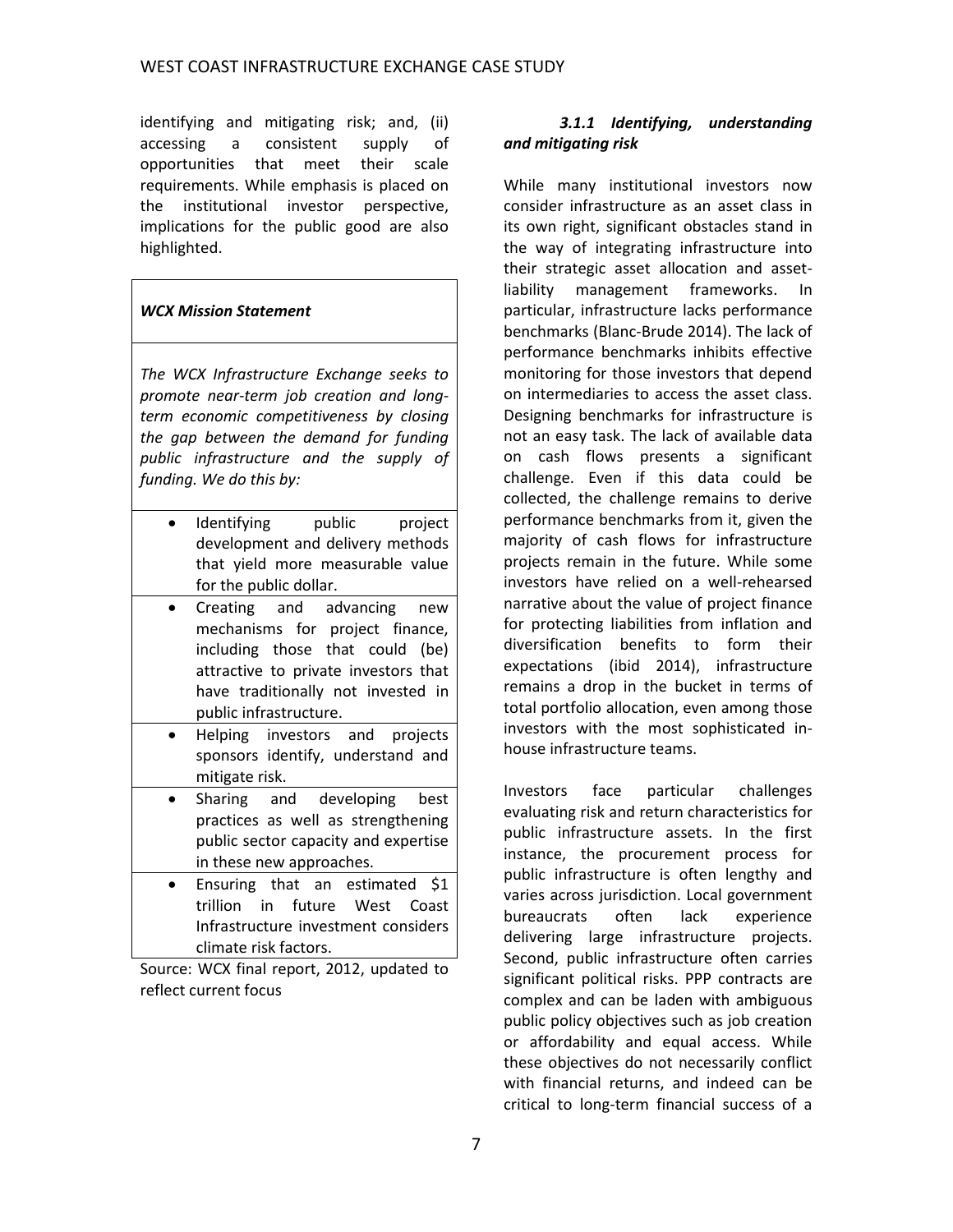project, they can also provide political sponsors with the opportunity to renege on contractual agreements such as blocking an agreed scheduled fee increase (see Torrance 2008) or adding new social or environmental objectives to the project without a sound business case. Third, the public sponsor may also have better information about operational and maintenance risks such as climate change risks specific to the region, which can lead to increased depreciation of infrastructure (see IISD 2013).<sup>18</sup> Institutional investors care about these risks and have expressed the importance of integrating ESG factors in their initial decision to invest and their ongoing monitoring of the relationship with the public sponsor and consortium partners as part of a life cycle approach.

The lack of standards for public infrastructure has negative consequences for investors and public tax-payers alike. In the first instance, the lack of standards for evaluating risk contributes to underinvestment in public infrastructure by institutional investors that otherwise would like to increase their allocation to infrastructure. Second, private investors often require significant compensation, even for established assets (brownfield), to reflect their perception of average riskreturn in addition to a premium for bearing uncertainty associated with procurement. As such, information asymmetries make it difficult to attract private investors while at the same time achieving Value for Money (VfM). In a recent study of 28 PPPs in the Province of Ontario, Siemiatycki and Farooqi (2012) find the projects overvalue the planning risks in VfM analysis, which can lead to an excessive risk premium, ultimately increasing the cost of finance to the public taxpayer. To achieve VfM, this higher cost of capital must be more than compensated by the reduced risks in construction costs, operations and maintenance over the life of the

8

infrastructure asset (see appendix, figure 4). In absence of tools to measure these risks, the perception that private investors earn an excessive risk premium, whether true or not, can perpetuate low public appetite for private investment in public infrastructure.

#### *Centralized expertise, project certification and business case evaluator*

The WCX seeks to address challenges related to promoting public infrastructure as viable investment opportunities among private long-term investors. In the first instance, this will require mitigating risks in the procurement process. The WCX seeks to offer centralized expert advice to public sponsors following the model of Partnerships BC (PBC). Since its creation in 2002, PBC has successfully delivered \$12.5 billion in innovative financing arrangements in BC. The organization frequently exceeds its target objective to attract a minimum level of private sector bids on each project.<sup>19</sup> "The goal was to explore the feasibility of a stand-alone, self-funded and sustainable non-governmental organization to provide value-add expertise not currently available at most levels of state and local government (WCX 2012)."

Second, the WCX seeks to provide private investors with project standards and evaluation tools that contribute to integrating infrastructure in their investment decisions. Such common resources can make investments in the region more appealing, particularly for private investors that do not have the capacity to conduct this analysis themselves. It is anticipated that project certification standards will provide quality information that is consistent across member jurisdictions to investors to facilitate more efficient risk allocation and transfer.<sup>20</sup> The WCX Infrastructure Project Certification document was finalized in January 2014, after extensive consultations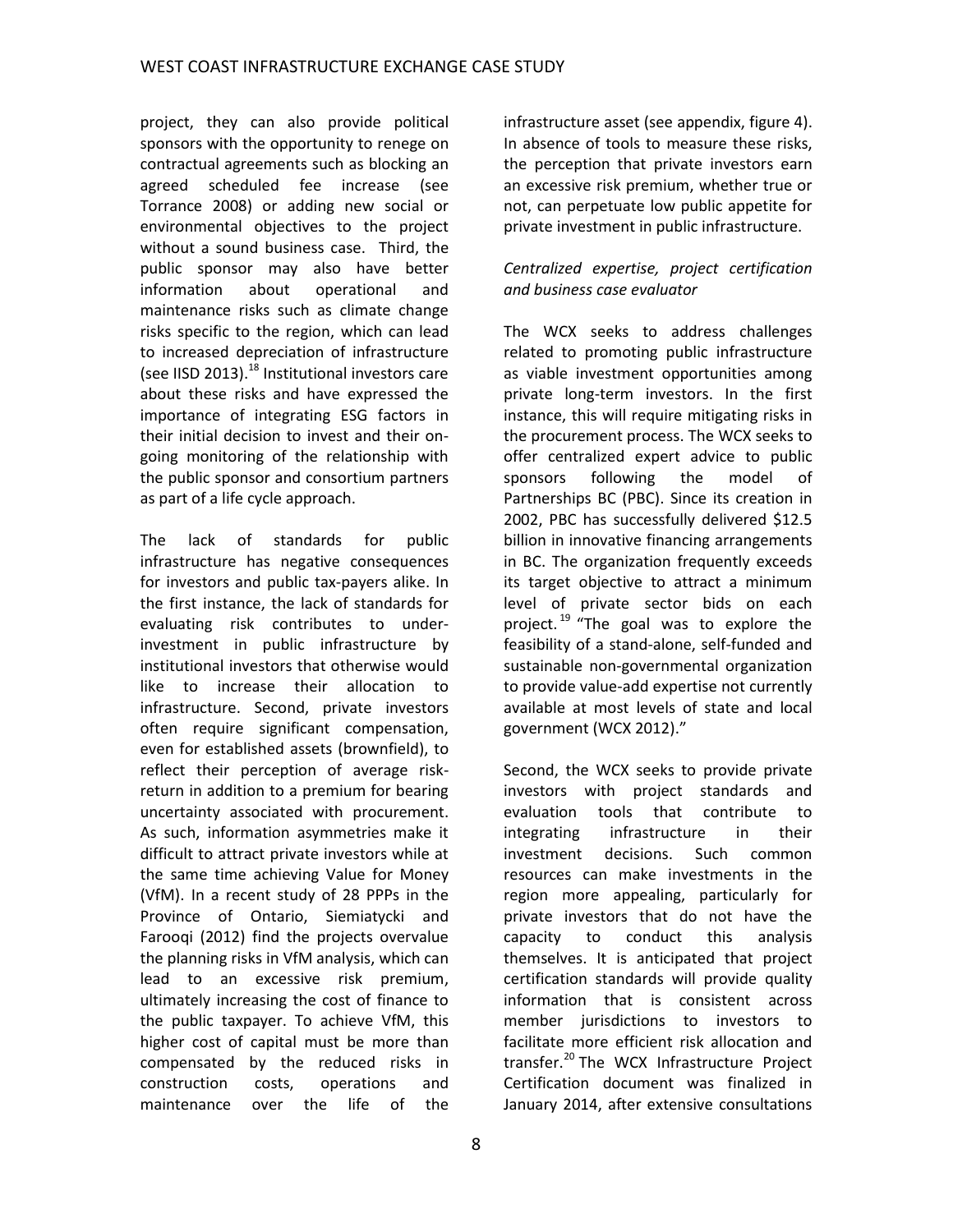with industry and public sector experts, including over twenty different representatives from infrastructure fund managers, public sector procurement officials, pension funds, labor unions, among others. The document is not intended to provide specific guidelines, but to identify principles on which to base project certification. The certification will include climate change risk factors among other environmental risks (see appendix, figure 5). Moreover, project certification will include consideration for labour standards, which have been considered essential to successful PPP projects from the outset (see appendix, figure 5). During the consultations, private investors did not object to the proposed labour standards.

To support the translation of uncertainty into risks that are measurable, the business case evaluator tool will help ensure public benefits associated with the partnership are "evaluated in monetary units adjusted for risk and optimized to deliver maximum public and financial benefits", including but not limited to health, safety and environmental improvements, among others. Where it is not possible to translate environmental, social and governance benefits into financial indicators, the business case evaluator (BCE) allows for qualitative aspects to be incorporated into the analysis with specific reference to clearly stated project goals. $^{21}$ 

Beyond the benefits for the institutional investor, it is anticipated that these tools will promote the development of public infrastructure that delivers public good in terms of VfM. In particular, the WCX seeks to ensure more efficient transfer or risks to the private sector that is critical to the value proposition for private finance of publicly owned infrastructure. Overall, it is anticipated that the project certification standards will promote public infrastructure that is delivered on time and within budget.

#### *Impact investing*

While not its primary purpose, the BCE will be useful for those investors explicitly seeking positive social and/or environmental impact alongside financial returns. Infrastructure is an asset that has an inherent positive social impact (see Impact Infrastructure LLC). It is widely held that lack of standardized social impact metrics have been a significant barrier to impact investors achieving double or triple bottom line objectives (Monitor Institute 2009). The BCE offers a potential for reducing costs and information gaps associated with measurement of this impact. Moreover, infrastructure offers an opportunity for larger investors to engage in the impact investing space, which has largely been confined to small foundations and high net worth individuals. That said, problems of scale within the infrastructure asset class presents their own challenges for attracting institutional investors to infrastructure opportunities in general, whether or not impact is explicitly sought. These problems of scale are explored below.

#### *3.1.2. Addressing problems of scale*

Most institutional investors require a minimum investment of at least \$100 million and often much larger. Compare this with the size of water infrastructure projects sponsored by a local government, which are typically less than \$50 million and much smaller in many cases (PPP Canada 2013). <sup>22</sup> Institutional investors often cannot justify the transaction costs associated with smaller deals. Lack of standards and reliable information pose significant obstacles to bundling infrastructure projects together necessary to attract these long-term private investors. More specifically, different requirements related to procurement, operation and maintenance across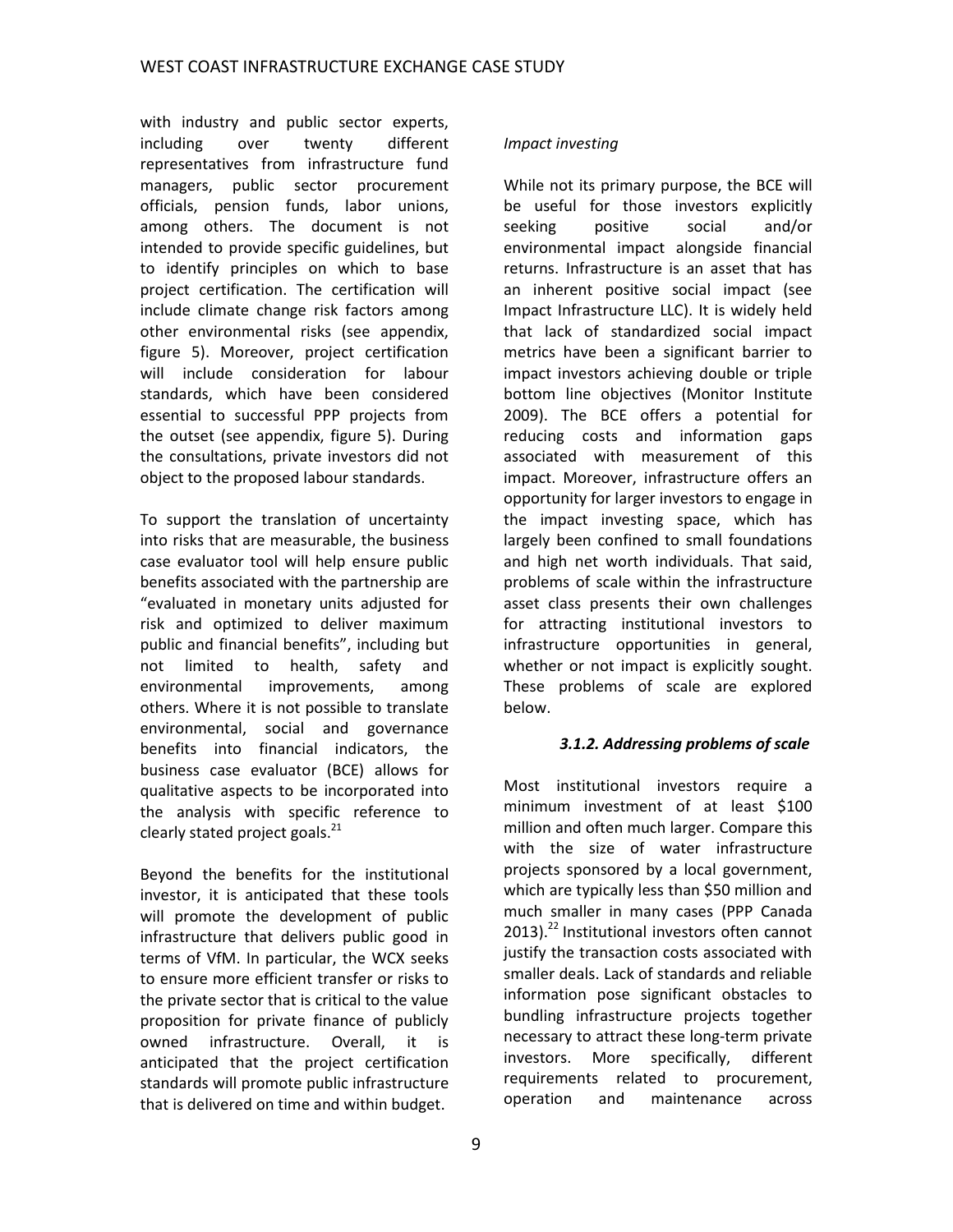jurisdictions make it difficult for large investors to compare projects and bundle them into suitable investment opportunities that meet their scale requirements.

While finding deals of sufficient scale was not as challenging in earlier stages of infrastructure investing, many consultants and professional managers in the industry have commented on the change in market structure over the past few years as competition has increased for unlisted equity in infrastructure. The most recent OECD survey of global infrastructure investment finds over \$70 billion was invested by pension and sovereign wealth funds in unlisted debt and equity infrastructure in 2012. The consequence of this increased demand has been to outstrip the supply of investment opportunities in large-scale infrastructure projects. Remaining opportunities are increasingly concentrated in smaller scale projects and greenfield developments (projects that are in the early stages of planning and development). For institutional investors, individual greenfield projects often do not offer enough equity capital to meet their minimum requirements for investment.

Given the fragmented nature of infrastructure delivery across jurisdictions, coupled with the diminishing supply of viable large-scale investment opportunities, cooperation is needed between municipal and state governments to bundle projects together. Devolution of responsibility to local governments for infrastructure provision means each local government is responsible for their own infrastructure projects. As such, the number of public officials that need to be educated about the benefits of private sector capital in the provision of public infrastructure is much greater than in regions where infrastructure planning and decision-making is centralized. It is not feasible for each local government (in the US this includes counties, water

districts in addition to towns, cities) to maintain its own source of expertise necessary to effectively evaluate and structure PPPs.

#### *Project bundling*

The WCX is a rare example of cooperation between sub-national jurisdictions in an era characterized by strong inter-jurisdictional competition. In fact, it is the 'first ever attempt by multiple US states to jointly define the types of public infrastructure projects that would be most suitable for engaging private capital and to lay out a framework for how best to structure such investments to maximize public benefits while addressing the needs of investors.' The WCX has convened the relevant public and private actors necessary to transcend challenges related to a decentralized infrastructure delivery, following the example of Partnerships BC, which provides centralized expertise to local and provincial governments on procurement, planning, delivery and oversight and facilitates a more integrated network of infrastructure among BC municipalities. The WCX seeks to extend this model to induce cooperation between states and identify opportunities to achieve economies of scale.

In particular, the WCX seeks to facilitate the bundling of projects across jurisdictions to provide viable opportunities that meet scale requirements of private investors. If done right, bundling projects together can contribute to saving investors operational costs and maintenance, in addition to procurement costs. Moreover, screening projects for feasibility to be bundled can enhance the confidence of private investors (they know what they are getting). $^{23}$ 

In 2014, the WCX announced its intention to launch a pilot project to bundle locallevel water infrastructure projects into a single long-term contract. It is anticipated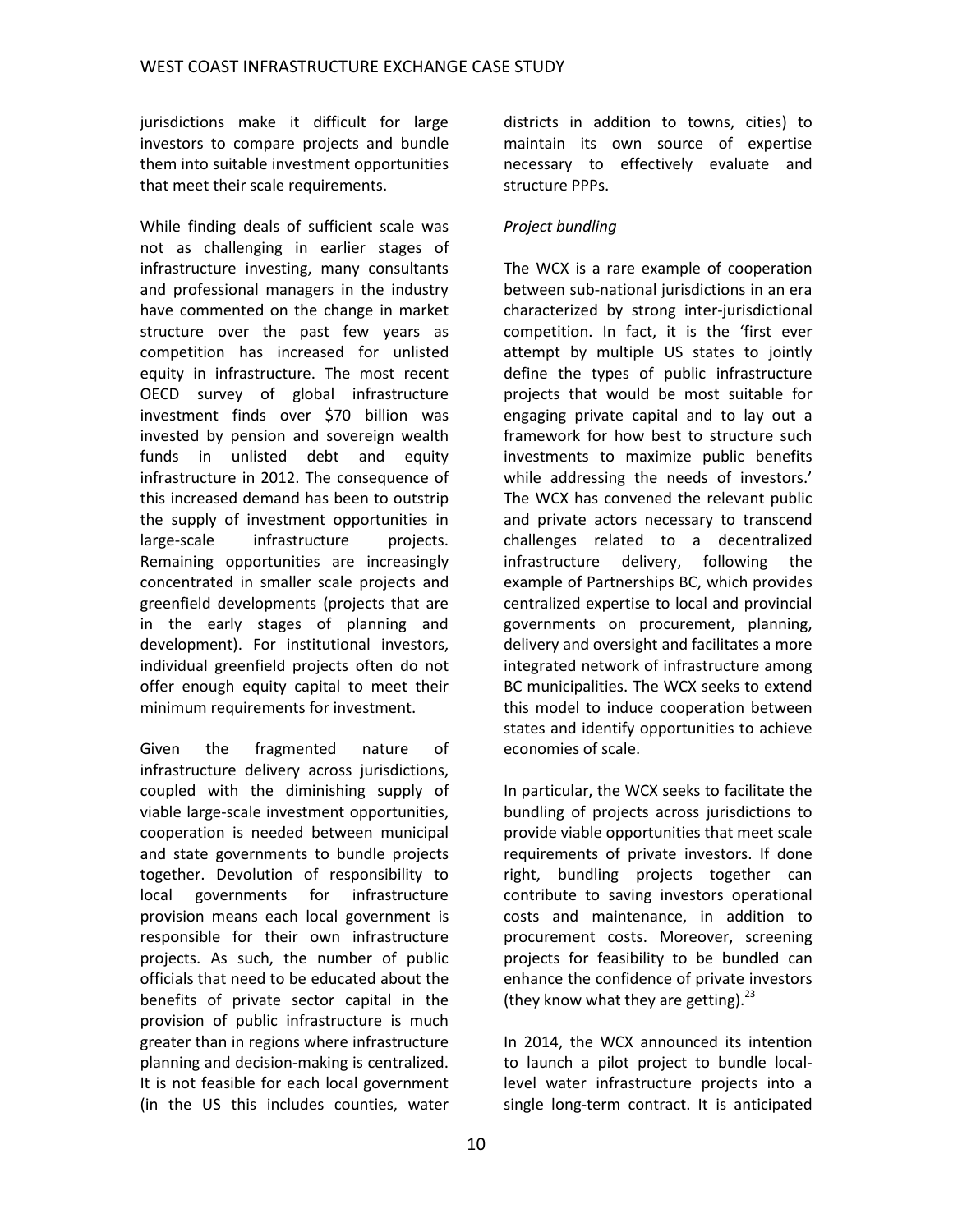that the bundling of smaller projects will translate into reduction in regulatory and investment risks that have typically kept institutional investors from investing in these local-level opportunities in the past. The idea is to aggregate smaller water infrastructure projects in proximity to each other into a single long-term (Design-Build-Finance-Maintain) contract. Projects would be screened for their viability. Such contracts will shift competitive focus of private sector bidders away from construction costs to the project's longterm life cycle costs.<sup>24</sup>

#### **3.2 Structure of the WCX**

The WCX framework agreement has no legal authority, meaning member states have no formal obligations to provide financial or other contributions. Members participate in a voluntary capacity. The initial phase of development was supported by two grants from the Rockefeller Foundation totaling \$750,000 USD. In 2014, the three US member states have provided, or committed to providing, funds for WCX operations (roughly \$1M in state contributions) and the MacArthur Foundation has awarded a grant for \$300,000 over two years. The WCX continues to seek additional sources of both public and philanthropic support for its start up phase. Looking forward, over the next three to five years, it is expected that the exchange will generate fee revenue from its services to state and local governments, following the PBC model. The WCX is structured as a non-profit entity under Oregon state law and has received Federal tax-exempt status. The exchange is governed by a board comprised of two representatives from each member state (a senior treasury or budget official and a senior representative of the Governor's office from each state) and the CEO of Partnerships BC serves as an advisor to the Board.

The WCX is constrained by the legal structure of each of its member states. For example, bundling infrastructure projects across state borders may not be an option until legislative authority is passed by member jurisdictions, and some legal and regulatory restrictions limit the potential for PPPs in specific situations in each state. These restrictions are largely related to public contracting or procurement rules that require public agencies to award contracts to the lowest bidder based on bidcost to construct the project, rather than on the lowest life cycle costs (including the cost of long term maintenance, such as in a Design-Build-Finance-Maintain structure that is common in Canadian PPPs.) The WCX structure allows for the possibility of other jurisdictions to join at a later date.

The WCX has deliberately sought to extend its engagement beyond political and bureaucratic representatives from the four jurisdictions by forming an Advisory Council made up of private sector fund managers, public sector unions, non-governmental organizations, public institutional investors and other key stakeholders with an interest in investing in infrastructure. The Advisory Council is a source of input and market feedback on priorities and strategy and a sounding board as the WCX develops new initiatives. The Advisory Council members include representatives of labour unions, pension funds, infrastructure fund managers and PPP experts. The staff members of the WCX include an executive director, program manager and administrator. Staff are based out of the WCX office in Portland, Oregon but travel frequently throughout the region to meet with project owners and potential partners.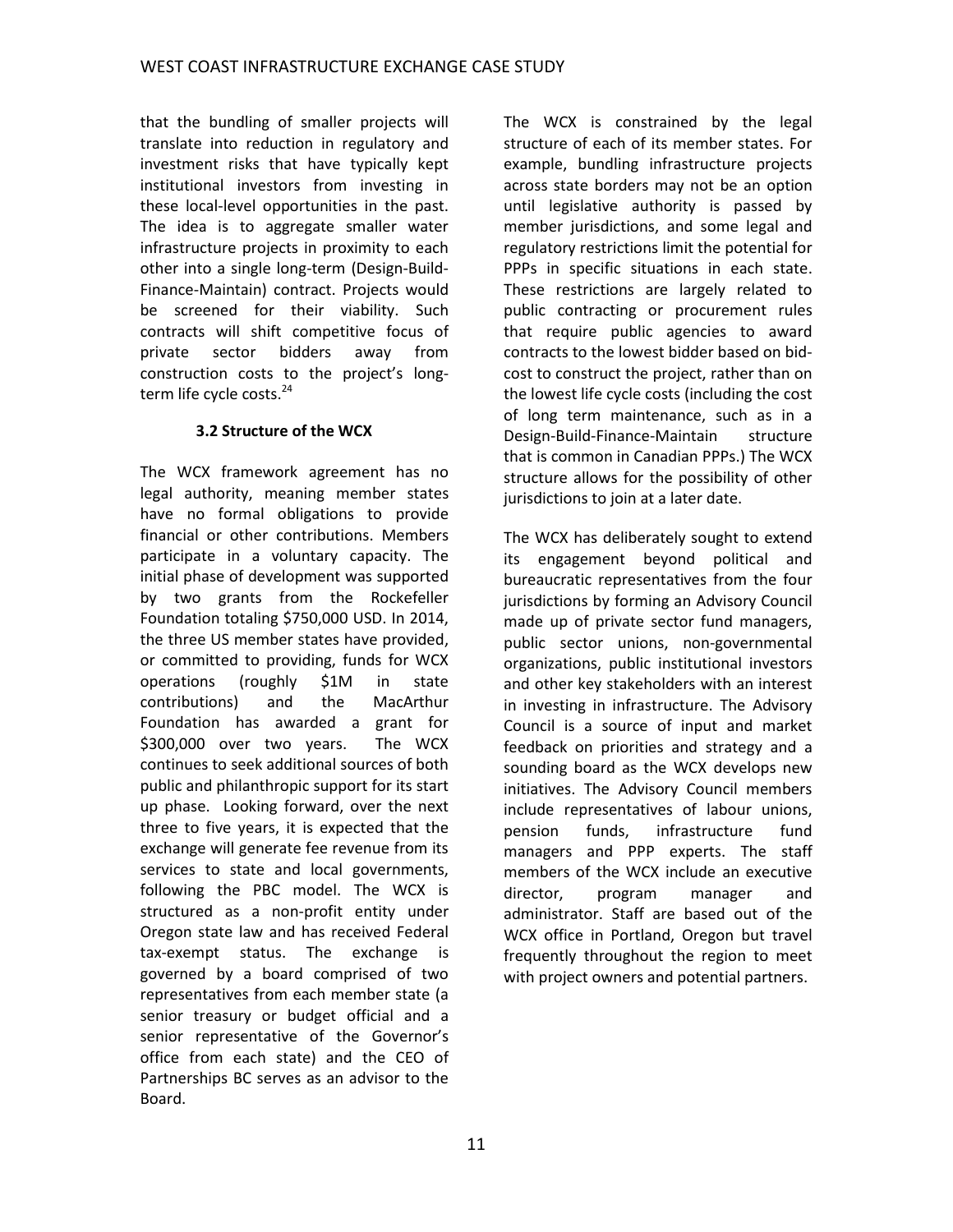#### **4. The WCX: Challenges and lessons learned**

#### **4.1 Political interference and conflict of interest**

Many experiments in the past with hybrid public-private initiatives have resulted in perverse outcomes, in the form of "the privatization of gains and socialization of losses (Stigliz 2009)." But equally, attempts by the public sector to leverage market based principles to achieve public policy objectives can lead to political interference in the market. While the state governments have been instrumental in the establishment of the WCX, providing resources in the form of financial support and in-kind contributions, the WCX is not a government agency and has deliberately been created as an independent non-profit organization outside government. The government's role is best conceived of as convening a diverse range of public and private sector actors necessary to establish the norms, principles and standards that constitute the market the WCX is seeking to establish. Private sector actors have been involved in the discussions since the beginning and their suggestions have informed much of the WCX's work to date, including the project certification standards, the water innovation initiative, and the focus on technical assistance. This involvement has been critical for the exchange's legitimacy. That said, any attempt to promote more investment in infrastructure will require cooperation between the public and private sector given the politically sensitive nature of the infrastructure asset (see OECD 2014 case studies on market and government-led initiatives).

Looking forward, the WCX discussions have emphasized the importance of an independent organizational structure in order to be more nimble than a state

agency and to ensure accountability in its own operations. It is envisioned that the WCX will operate at arm's length from member states in order to maintain credibility and legitimacy among the private sector. The governing board of the WCX is appointed by member state Governors and Treasurers (and the CEO of Partnerships BC serves as an advisor and participates in all board meetings). While the WCX can support and advise public sponsors (local and state governments) throughout the procurement, design and operation stages, ultimately it is the sponsor's decision whether or not to include social or environmental objectives in a project. The WCX seeks to ensure these public benefit criteria are transparent and underpinned by a sound business case.

Another important governance consideration for organizations that have a mandate to promote or support the development of PPP projects and conduct VfM analysis is related to compensation and incentive design. If senior staff and directors of an exchange platform are compensated with performance-based incentives linked to these objectives, this would create perverse incentives to positively inflate the VfM analysis or provide an excessively positive ex post performance analysis of a PPP. The compensation structure of the WCX does not include metrics that could give rise to such conflicts of interest. Ensuring VfM analysis and project evaluations are transparent and standardized across jurisdictions can also contribute to avoiding potential conflicts of interest.

 **The WCX is accountable to the public through a strong commitment to transparency. Emphasis is placed on ensuring public benefit is transparent to private investors.**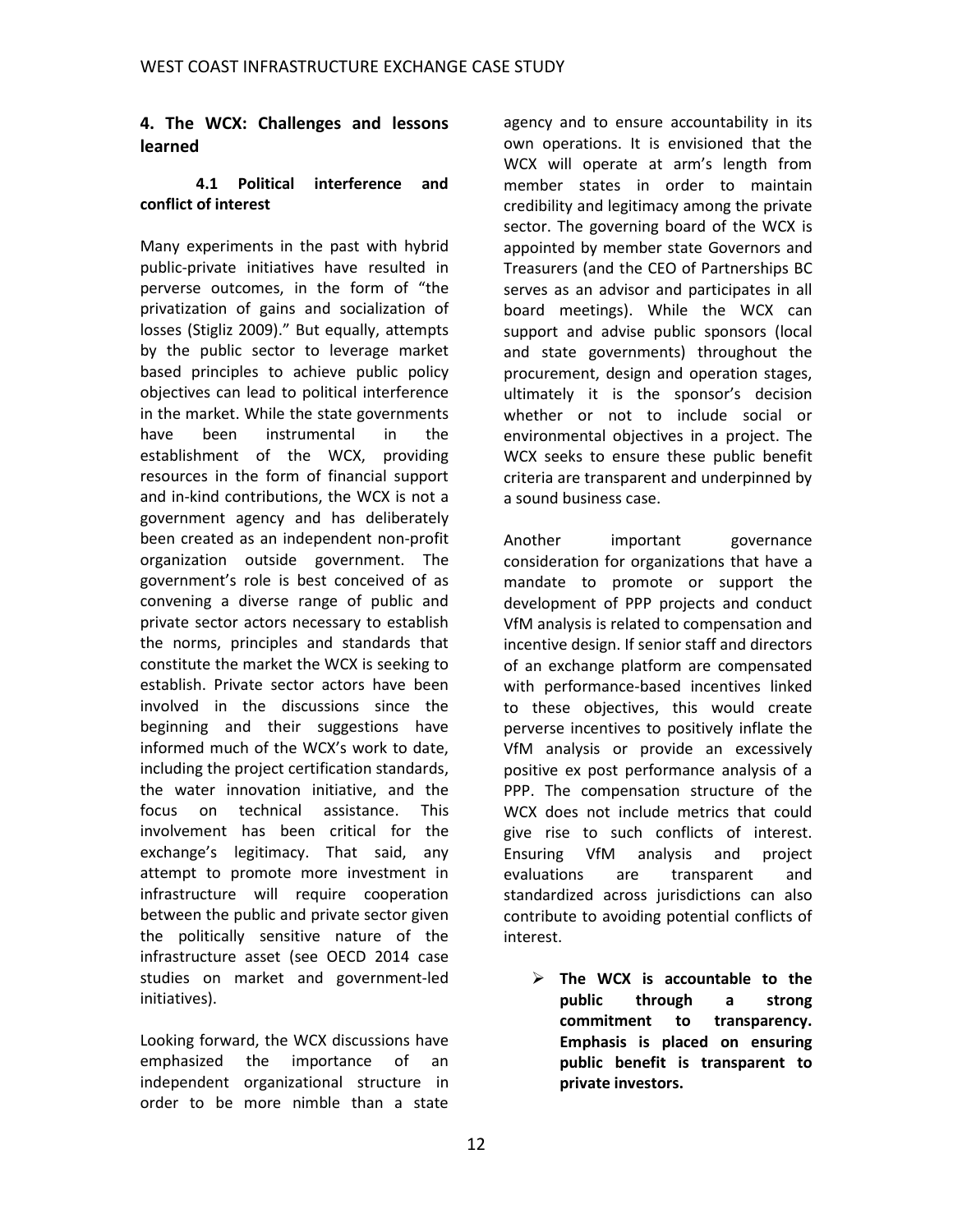#### **4.2 Changes in market structure**

The WCX may create a market that is 'too efficient' by the standards of some institutional investors with sophisticated inhouse infrastructure teams. By enhancing the quantity and quality of information available to investors, the WCX seeks to ensure that rates of return will reflect only the risk and not an uncertainty premium that could be mitigated through enhancing the technical expertise of the project sponsor. Those investors with sophisticated in-house infrastructure teams may continue to seek opportunities in less efficient markets that offer higher returns.

That said, increasing global competition for suitable investments in infrastructure is expected to drive the premium down as the increase demand stabilizes returns in the long-term. Australian, Dutch and Canadian funds are most aggressive in the asset class, but others are looking to develop infrastructure programs (OECD 2011). The WCX provides a potential advantage over other infrastructure investment opportunities as it builds a reputation for credible, certified and quality projects in a relatively stable political environment. The WCX seeks to send a clear message about the type of financing partners that member states and local governments are seeking to attract. The exchange does not identify a specific target range of returns for projects. The goal is to drive down return targets by increasing investor confidence and reducing the uncertainty involved in the procurement process.

It may be some time before returns stabilize. In-house infrastructure investment teams take significant time and resources to establish. The same is true of public sector education and experience with PPPs. In the mean time, the multi-jurisdictional nature of WCX provides a coordinated platform for member states to advance collective

interests at the federal level of government to contribute to enhancing the viability of investment opportunities in the US. This might include encouraging the Federal Government to remove regulatory barriers and provide subsidies and credit enhancements to attract long-term investors to public infrastructure opportunities.<sup>25</sup>

 **The WCX refrains from setting a specific range of returns. Emphasis is placed on the importance of attracting the 'right' investors.**

#### **4.3 Agency problems**

While pension funds and sovereign wealth funds are long-term investors in theory, in practice, they depend on asset managers to gain access to infrastructure. These asset managers often do not share the same objectives and long-term horizons as asset owners. Asset managers are often compensated on short-term performance and incentivized to invest close to benchmarks against which they are evaluated. These incentive practices can have perverse effects for asset owners. For example, during the most recent global financial crisis, illiquid assets became cheap, providing an investment opportunity to those institutions with the cash available and a long-term horizon to take advantage of short term myopic investment behaviour. But instead, many investors opted to buy illiquid assets during the boom period and subsequently sell these assets during the crisis, a strategy known as chasing yields (Bolton *et al*. 2011).

The WCX architects recognize that to achieve their objectives of attracting the right type of investors, they must engage with asset managers in addition to the asset owners they are hoping to attract. "One obstacle to institutional investors and matching certain kinds of projects is the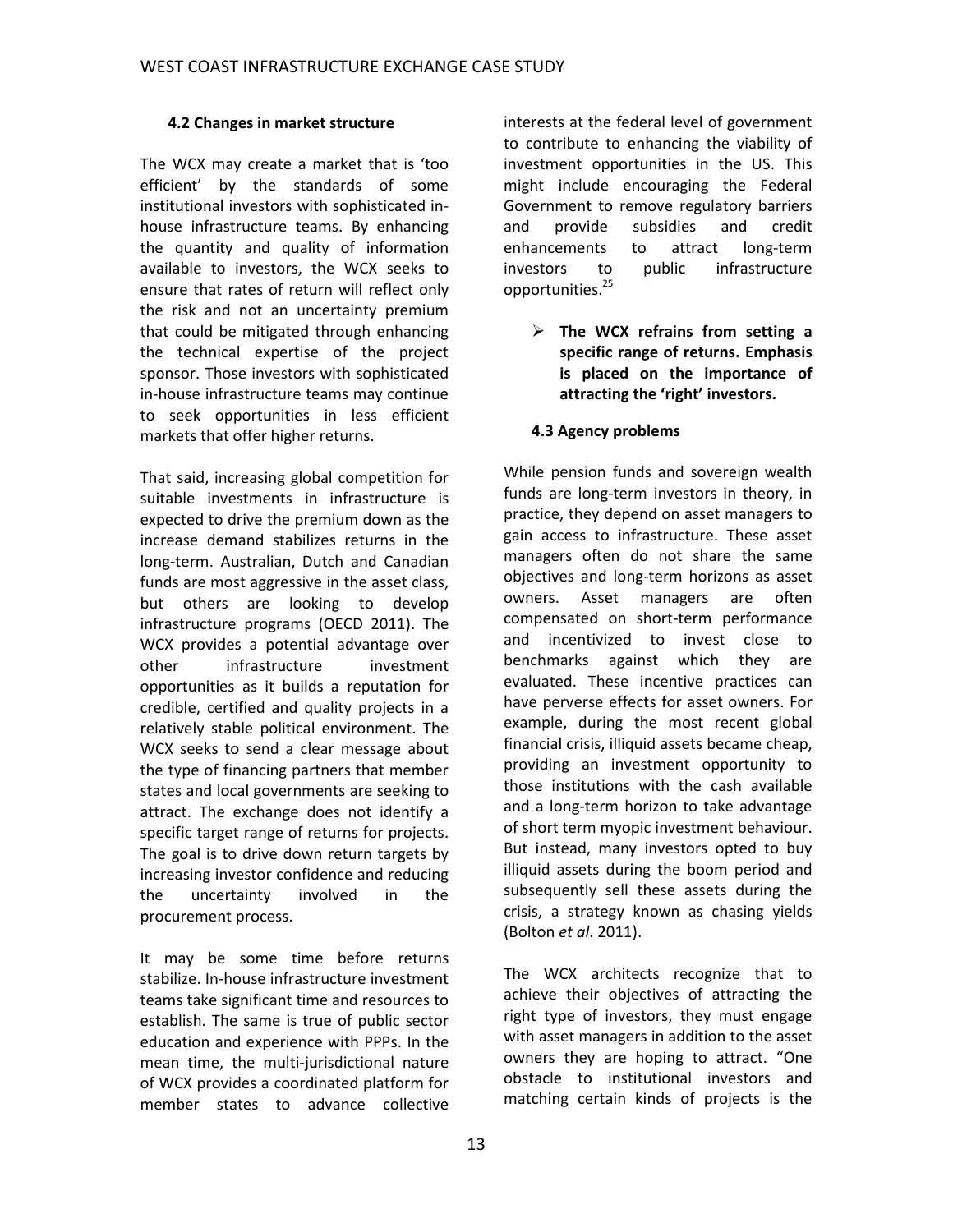asset managers themselves. We need to be in touch with the people who advise the pension funds. There's a disconnect between investment managers and pension funds and institutional investors and the projects themselves (WCX 2012)."

 **The WCX recognizes the importance of engaging with the full range of actors in the asset management industry, not only in developing certification standards, but also in the on-going management of the exchange.**

#### **5. Conclusion**

Canada and the US face different political and institutional realities that have contributed to distinct experiences with public infrastructure provision. But in the current era of austerity, there is some convergence in the challenges facing the two economies. Local governments in both countries are turning to private finance to fund the growing infrastructure gap. While US local officials have financed a large portion of their infrastructure with municipal tax-exempt bonds, the municipal bond market is not a sustainable source of capital for long-term projects and the market itself is becoming increasingly unstable. In Canada, sub-national governments have made significant progress promoting long-term financing arrangements through PPPs. That said, lack of resources at the local levels of government for infrastructure delivery through PPPs can lead to overcompensating the private partners. Moreover, many projects are too small to deliver through PPPs, leaving many local governments dependent on increasingly scarce source of public finance.

Local governments and the investment industry are responding to these challenges in innovative ways. These initiatives are not

only seeking to fill the existing gap, but are also seeking to leverage private sector expertise, monitoring, efficient transfer of risk, among other benefits associated with long-term private finance partners. For example, Partnerships BC is recognized as a global leader in providing a centralized source of public sector expertise to local governments and delivering projects on time and under budget. Inspired by this model, the Oregon Legislature established the Public Infrastructure Commission to "research and analyze financing and procurement methods for public infrastructure projects." 26

The WCX is the first multi-jurisdictional initiative to respond to the infrastructure finance gap in North America. It is currently focused on developing best practices and strengthening public sector capacity and expertise. When fully operational, it is anticipated that the WCX will provide longterm investors with the tools and resources necessary to understand and mitigate risks over the full life cycle of projects. Moreover, the exchange is pursuing the potential to bundle projects together necessary to address problems of scale. As the WCX and similar initiatives move forward with their agenda to match the demand for long-term finance for public infrastructure with supply of long-term private finance, it is important that they are protected against unwarranted political interference at the project level. At the same time, accountability to the public is critical. The WCX case demonstrates the importance of engaging with the full range of actors in the private and public sector to establish legitimacy. Attracting the right type of investor to public infrastructure deals can contribute to mitigating climate change, promoting economic development and job creation and providing a sustainable source of investment opportunities for institutional investors. It is still early days and drawing conclusions about its performance would be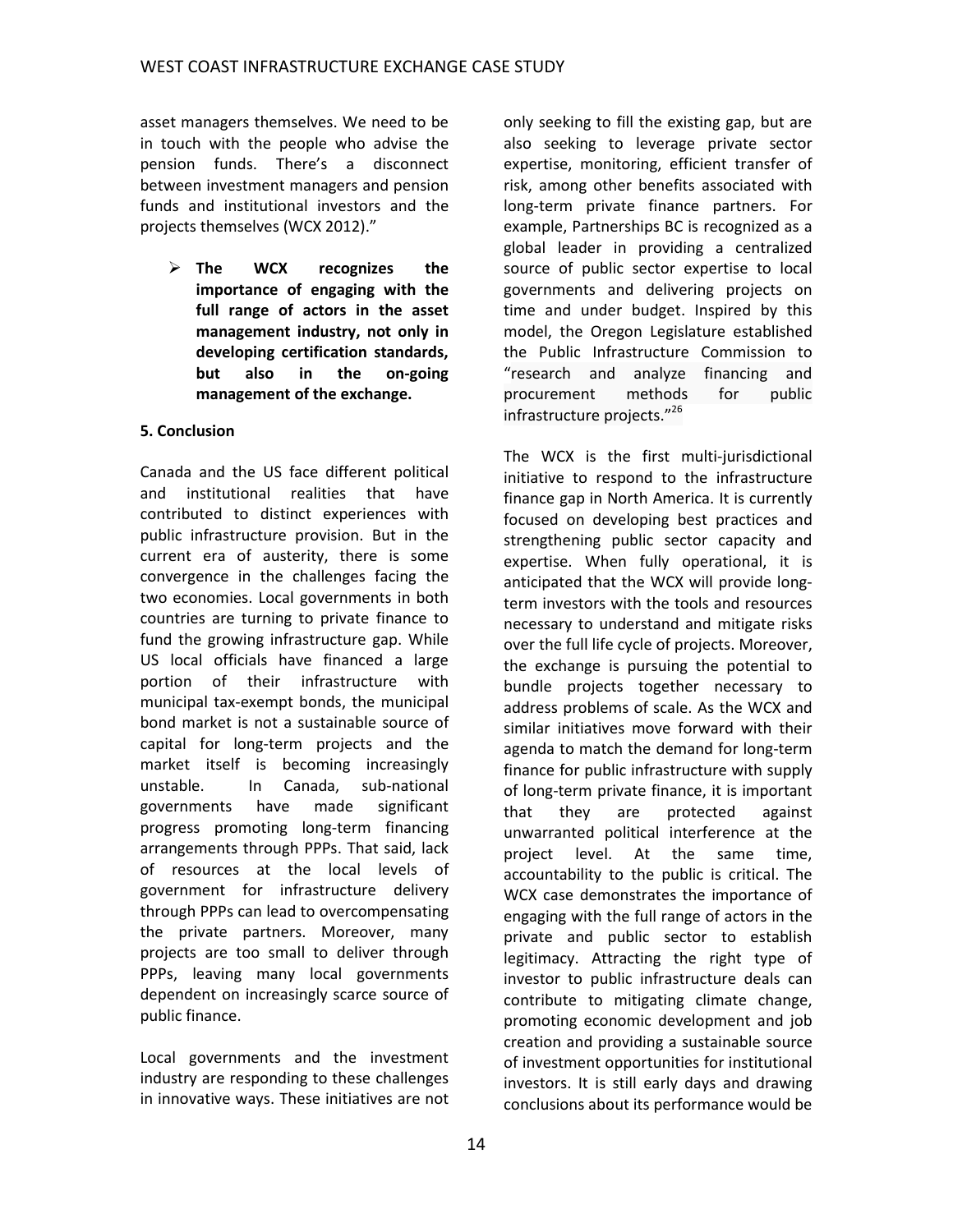premature. That said, the WCX represents a promising model for collaboration across the public and private sector to address challenges of matching the supply of longterm capital with long-term investment opportunities.

## **Appendix**

#### **Figure 1: Pension funding shortfalls 2007 and 2009, Pew centre on charitable trusts**

# **EXHIBIT 5: MORE CITIES END RECESSION WITH INADEQUATE PENSION FUNDING**

Between 2007 and 2009, the number of cities with pension funding levels below 80 percent increased from 27 to 37.



SOURCE: The Pew Charitable Trusts analysis 2012.

#### **Figure 2: US ASCE Report Card 2013**

| Category               | Grade         |
|------------------------|---------------|
| Aviation               | D             |
| <b>Bridges</b>         | $C+$          |
| Dams                   | D             |
| Drinking Water         | D             |
| Energy                 | $D+$          |
| <b>Hazardous Waste</b> | D             |
| Inland Waterways       | D-            |
| Levees                 | D-            |
| Ports                  | $\mathcal{C}$ |
| <b>Public Parks</b>    | $C-$          |
| Rail                   | $C+$          |
| Roads                  | D             |
| Schools                | D             |
| Solid Waste            | $B-$          |
| Transit                | D             |
| Wastewater             | D             |

Each category was evaluated on the basis of capacity, condition, funding, future need, operation and maintenance, public safety and resilience.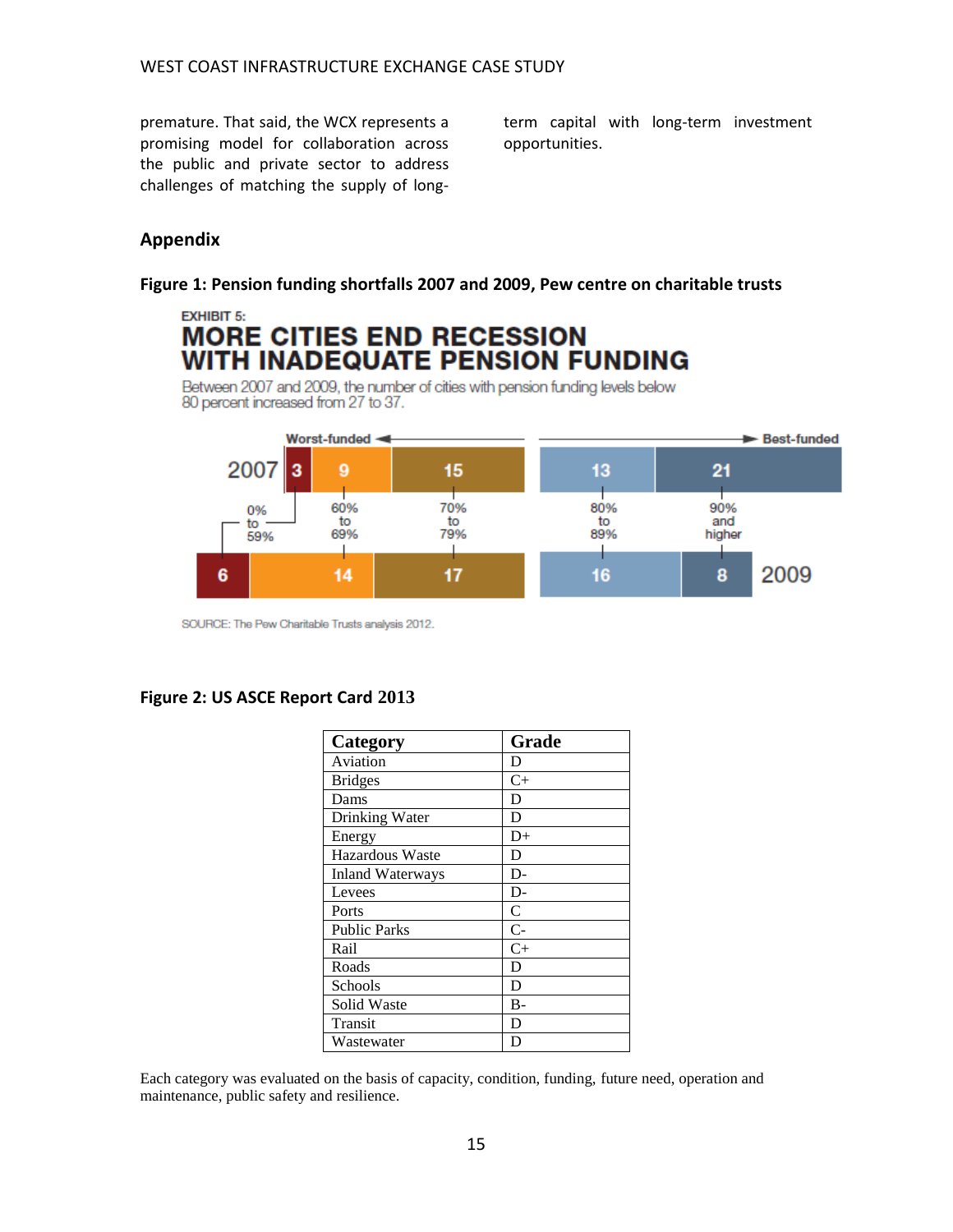| <b>Region</b>                        | <b>Press Release</b>                                                                                                   |
|--------------------------------------|------------------------------------------------------------------------------------------------------------------------|
| Mid-Atlantic: Maryland, Virginia     | http://www.governor.maryland.gov/blog/?p=10524                                                                         |
| and Delaware                         | Intention to establish a new public-private regional                                                                   |
| Announced 27 June 2014               | infrastructure initiative called the Mid-Atlantic Infrastructure                                                       |
|                                      | Exchange (MAX) "to help address critical transportation<br>needs in the National Capital Region and the Mid-Atlantic." |
| Inter-Mountain: Colorado, Utah,      | Led by Colorado Governor Hickenlooper                                                                                  |
| Arizona                              |                                                                                                                        |
| Council of the Great Lakes           | http://councilgreatlakesregion.org/council-of-the-great-                                                               |
| <b>Region and Great Lakes Hazard</b> | lakes-region-to-lead-clinton-global-initiative-                                                                        |
| Coalition,                           | commitment-to-action-on-modernizing-infrastructure-                                                                    |
| Announced June 2014                  | in-the-region/                                                                                                         |
|                                      | "the Council will lead a CGI Commitment to Action to                                                                   |
|                                      | examine the ability of public-private partnerships (P3) at the                                                         |
|                                      | state, provincial and municipal level to address infrastructure                                                        |
|                                      | investment challenges with respect to modernizing public                                                               |
|                                      | infrastructure in the Great Lakes region."                                                                             |

#### **Figure 3: Examples of new regional infrastructure initiatives**



**Figure 4: Example of Value for Money analysis**

Source: Infrastructure Ontario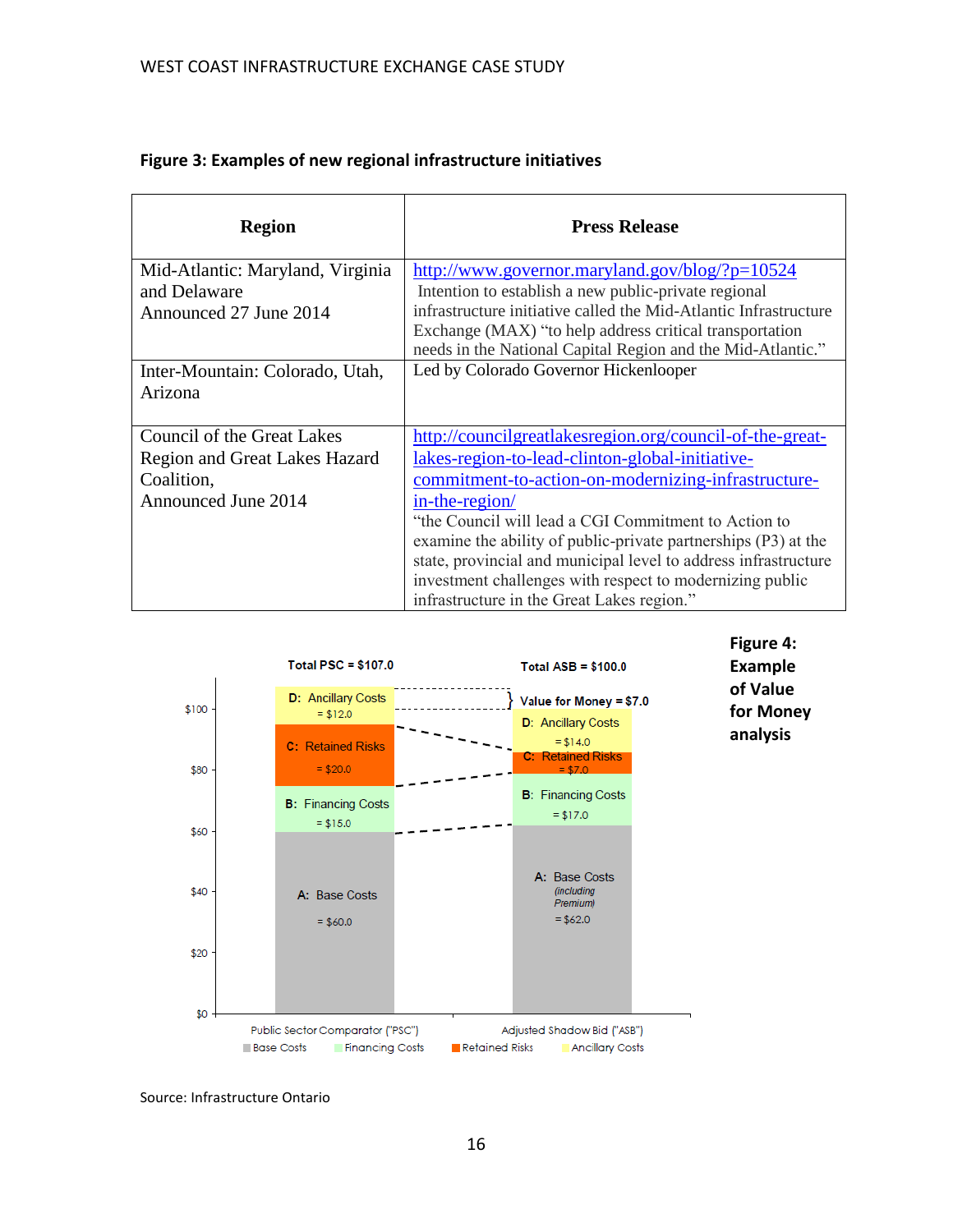| 1.6.6 Climate Change and<br>environment | Climate Planning and execution of long term<br>infrastructure investments should address resilience to<br>future conditions. In other words, the increased risk of<br>flooding, drought, high water levels, hotter temperatures,<br>seismic events and other external events appropriate<br>should be factored into decisions about where and what<br>type of infrastructure should be built.                                                                                                                                                                                                                                                                                                                                 |
|-----------------------------------------|-------------------------------------------------------------------------------------------------------------------------------------------------------------------------------------------------------------------------------------------------------------------------------------------------------------------------------------------------------------------------------------------------------------------------------------------------------------------------------------------------------------------------------------------------------------------------------------------------------------------------------------------------------------------------------------------------------------------------------|
| 1.6.7 Labour Standards                  | Projects executed through IIPs or PBISs should adopt<br>labor standards as would be afforded under the traditional<br>public procurement and operations model, providing<br>comparable wages, benefits, and worker protections,<br>including the right to organize and collectively bargain, as<br>well as ensuring that contractors have a history of<br>compliance with community health and safety, wage and<br>working hour standards. All projects should follow the<br>relevant labor requirements of the sponsoring jurisdiction,<br>including working with labor representatives to provide<br>continued employment opportunities for the existing<br>workforce and to maintain wages and benefits where<br>relevant. |

# **Figure 5: Excerpts from WCX Project Standards**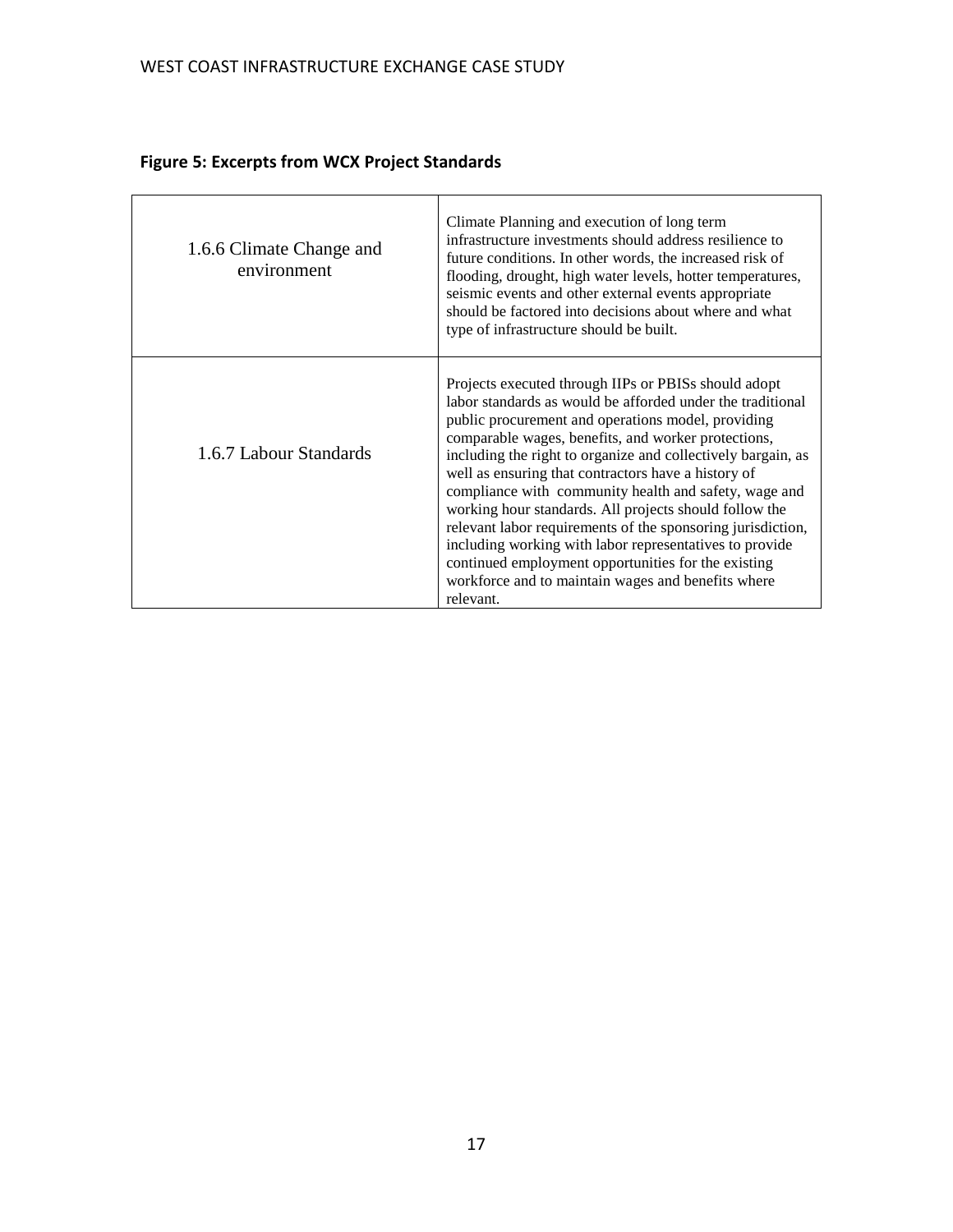#### **References/ Recommended reading**

- American Society for Civil Engineers Report Card 2013 *available at* [http://www.infrastructurereportcard.org](http://www.infrastructurereportcard.org/)
- Benefits Canada, 'The real deal: Infrastructure and real estate investing', February 18, 2014 [http://www.benefitscanada.com/investments/alternative-investments/the-real-deal-48944.](http://www.benefitscanada.com/investments/alternative-investments/the-real-deal-48944)
- Blanc-Brude, F. (2014), Benchmarking long term investment in infrastructure: Objectives, roadmap and recent progress. EDHEC Risk Institute. June 2014. Available at: [http://faculty](http://faculty-research.edhec.com/_medias/fichier/edhec-position-paper-benchmarking-long-term-investments-infrastructure_1402475126523-pdf)[research.edhec.com/\\_medias/fichier/edhec-position-paper-benchmarking-long-term](http://faculty-research.edhec.com/_medias/fichier/edhec-position-paper-benchmarking-long-term-investments-infrastructure_1402475126523-pdf)[investments-infrastructure\\_1402475126523-pdf.](http://faculty-research.edhec.com/_medias/fichier/edhec-position-paper-benchmarking-long-term-investments-infrastructure_1402475126523-pdf)
- Canada Council for Public Private Partnerships, (2013) 0-Year economic impact assessment of publicprivate partnerships in Canada (2003-2012), *available at* <http://www.pppcouncil.ca/pdf/eco-impact-of-p3-report.pdf>
- Canadian Council for Public Private Partnership, (2009) 'The Impact of global credit retraction and the Canadian PPP market' *available at*  [http://www.pppcouncil.ca/pdf/credit\\_retraction\\_report\\_summer2009.pdf](http://www.pppcouncil.ca/pdf/credit_retraction_report_summer2009.pdf)
- Canadian Society of Civil Engineers [http://csce.ca/custom-content/uploads/2012/06/Infrastructure\\_Report\\_Card\\_ENG\\_Final1.pdf](http://csce.ca/custom-content/uploads/2012/06/Infrastructure_Report_Card_ENG_Final1.pdf)
- Clark, G. L., Monk, A. H., Orr, R., & Scott, W. (2012). The New Era of Infrastructure Investing. *Pensions: An International Journal*, 17(2), 103-111.
- Congressional Budget Office (2012) The Budget and Economic Outlook 2012-2022 *available at*  <http://www.cbo.gov/publication/42905>
- Dewatripont, M., & Legros, P. (2005). Public-private partnerships: contract design and risk transfer. EIB papers, 10(1): 120-145.
- Hebb, T., & Sharma, R. (2014). New finance for America's cities. *Regional Studies*, 1-16.
- IISD Climate Change Adaptation and Canadian Infrastructure: A review of the literature November 2013, *available at* [http://www.iisd.org/pdf/2013/adaptation\\_can\\_infrastructure.pdf](http://www.iisd.org/pdf/2013/adaptation_can_infrastructure.pdf)

Impact Infrastructure LL[C http://impactinfrastructurellc.com/](http://impactinfrastructurellc.com/) 

- Inderst, G. and Della Croce (2013) Pension Fund Investment in Infrastructure: A Comparison between Canada and Australia. OECD Working Papers on Finance, Insurance and Private Pensions.
- Kirkpatrick, L., & Smith, M. P. (2011). The infrastructural limits to growth: rethinking the urban growth machine in times of fiscal crisis. *International Journal of Urban and Regional Research,* 35(3): 477-503.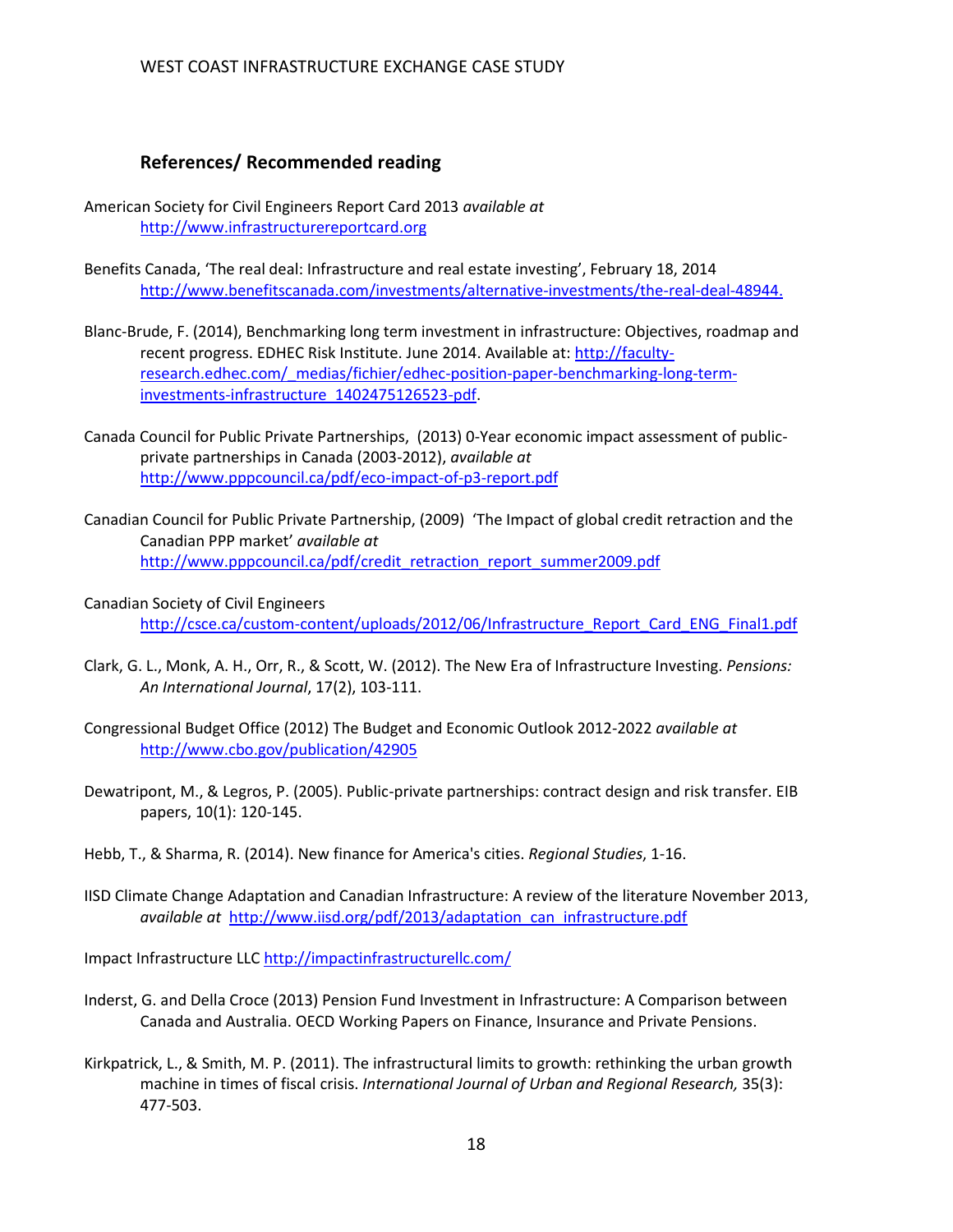- McMillan LLP, 'Second coming: the re-emergence of the Canadian bond market for P3 projects' November 2012, *available at* [http://www.mcmillan.ca/Files/147908\\_second%20coming.pdf.](http://www.mcmillan.ca/Files/147908_second%20coming.pdf)
- The Monitor Institute, Investing for Social and Environmental Impact, A design for catalyzing an emerging industry, 2009, *available at* [http://monitorinstitute.com/downloads/what-we](http://monitorinstitute.com/downloads/what-we-think/impact-investing/Impact_Investing.pdf)[think/impact-investing/Impact\\_Investing.pdf](http://monitorinstitute.com/downloads/what-we-think/impact-investing/Impact_Investing.pdf)
- Munk School University of Toronto 'Borrowing Today for the City of Tomorrow?' 2012, *available at:* http://munkschool.utoronto.ca/imfg/uploads/254/imfg\_1453borrowingtoday\_final\_web\_sept [12.pdf](http://munkschool.utoronto.ca/imfg/uploads/254/imfg_1453borrowingtoday_final_web_sept_12.pdf)
- Organization for Economic Development and Cooperation (OECD) (2014). Pooling of institutional investors capital – selected cases in unlisted equity infrastructure. *available at:* [http://www.oecd.org/pensions/OECD-Pooling-Institutional-Investors-Capital-Unlisted-Equity-](http://www.oecd.org/pensions/OECD-Pooling-Institutional-Investors-Capital-Unlisted-Equity-Infrastructure.pdf)[Infrastructure.pdf](http://www.oecd.org/pensions/OECD-Pooling-Institutional-Investors-Capital-Unlisted-Equity-Infrastructure.pdf)
- Organization for Economic Development and Cooperation (OECD) (2013) Annual survey of large pension funds and public pension reserve funds, October 2013. *available at*: <http://www.oecd.org/daf/fin/private-pensions/LargestPensionFunds2012Survey.pdf>
- Peck, J. (2013). Pushing austerity: state failure, municipal bankruptcy and the crises of fiscal federalism in the USA. *Cambridge Journal of Regions, Economy and Society*.
- Pew Centre on Charitable Trusts, Vock, D.C. and Writer, S. Potholes and Snowplowing Punish State Budget[s http://www.pewstates.org/projects/stateline/headlines/potholes-and-snow-plowing](http://www.pewstates.org/projects/stateline/headlines/potholes-and-snow-plowing-punish-state-budgets-85899542334)[punish-state-budgets-85899542334](http://www.pewstates.org/projects/stateline/headlines/potholes-and-snow-plowing-punish-state-budgets-85899542334)
- PricewaterhouseCoopers 'Public Private Partnerships, The US Perspective', 2010, *available at*  [http://www.pwc.com/en\\_US/us/capital-projects](http://www.pwc.com/en_US/us/capital-projects-infrastructure/publications/assets/Public_Private_Partnerships.pdf)[infrastructure/publications/assets/Public\\_Private\\_Partnerships.pdf](http://www.pwc.com/en_US/us/capital-projects-infrastructure/publications/assets/Public_Private_Partnerships.pdf)

Public Private Partnerships Canada (PPP Canada) Water/Wastewater Sector Study. January 2013.

- Roy, F. (2008) From Roads to Rinks Government Spending on Infrastructure in Canada, 1961 to 2005, *available at* [http://www.statcan.gc.ca/pub/11-624-m/11-624-m2008019-eng.pdf.](http://www.statcan.gc.ca/pub/11-624-m/11-624-m2008019-eng.pdf)
- Securities and Exchange Commission, Report on the Municipal Securities Market, July 31, 2012, *available at* [http://www.sec.gov/news/studies/2012/munireport073112.pdf.](http://www.sec.gov/news/studies/2012/munireport073112.pdf)
- Sharma, R. (2013) The Potential of Private Institutional Investors for Financing Transport Infrastructure, *available a*t [http://www.oecd-ilibrary.org/transport/the-potential-of-private-institutional](http://www.oecd-ilibrary.org/transport/the-potential-of-private-institutional-investors-for-financing-transport-infrastructure_5k46bj481jjh-en)[investors-for-financing-transport-infrastructure\\_5k46bj481jjh-en](http://www.oecd-ilibrary.org/transport/the-potential-of-private-institutional-investors-for-financing-transport-infrastructure_5k46bj481jjh-en)
- Siemiatycki, M Farooqi, N. (2012) Value for money and risk in Public-Private Partnerships Evaluating the Evidence, *Journal of the American Planning Association*, 78(3): 286-299.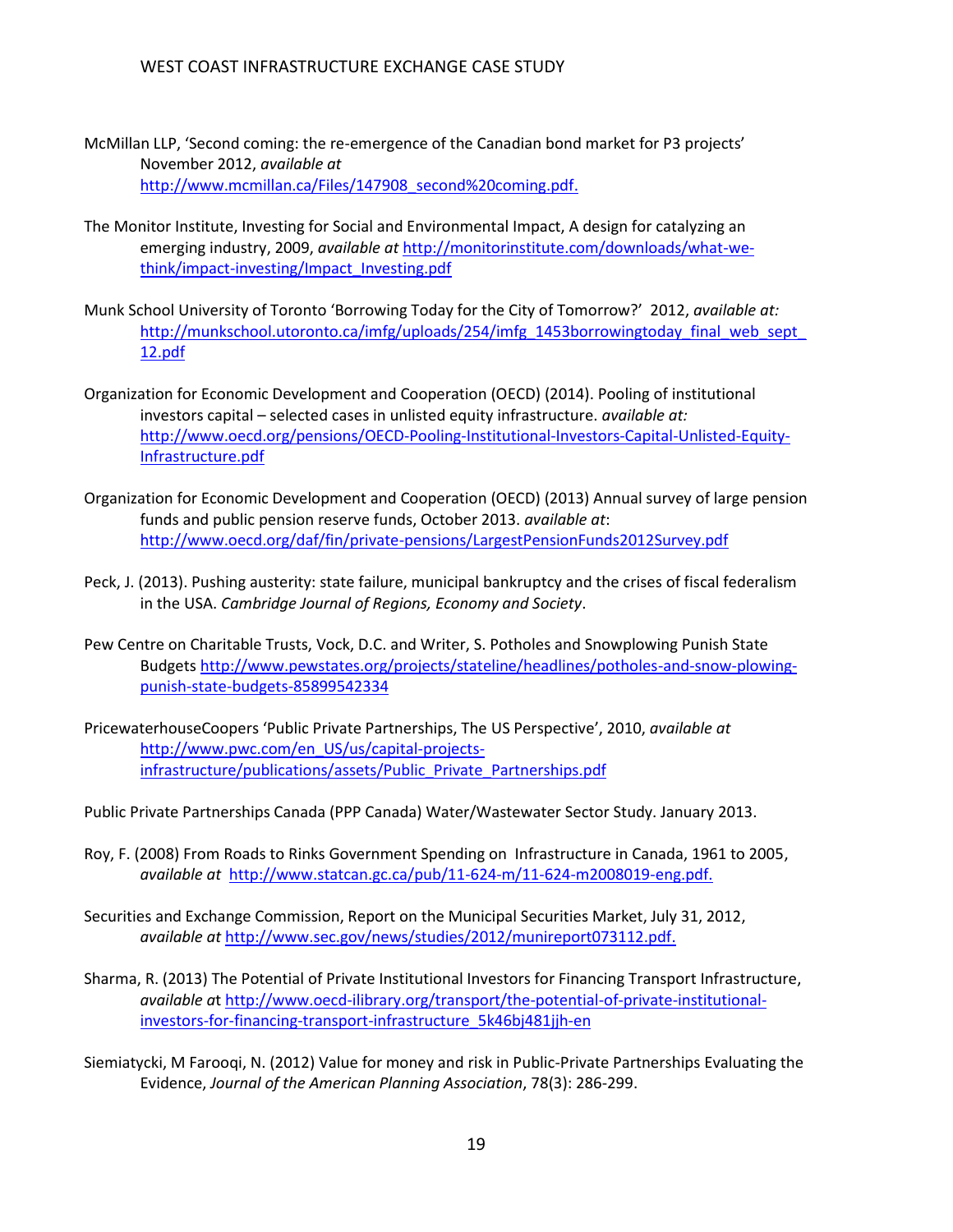#### WEST COAST INFRASTRUCTURE EXCHANGE CASE STUDY

- Spiotto, J.E., "Unfunded Pension Obligations: Is Chapter 9 the Ultimate Remedy? Is there a Better Resolution Mechanism?" June 2011, *available at*  <http://www.sec.gov/spotlight/municipalsecurities/statements072911/spiotto-slides2.pdf>
- Stallmann, J. I., Deller, S., Amiel, L., & Maher, C. (2012). Tax and expenditure limitations and state credit ratings. *Public Finance Review*, 40(5): 643-669.
- Stiglitz, J., 2009. Obama's Ersatz capitalism. *New York Times. available at:*  [http://www.nytimes.com/2009/04/01/opinion/01stiglitz.html.](http://www.nytimes.com/2009/04/01/opinion/01stiglitz.html)
- Torrance, M. (2008). Forging glocal governance? Urban infrastructures as networked financial products, *International Journal of Urban and Regional Research*, 32(1): 1-21.
- West Coast Infrastructure Exchange Framework Agreement, November 2012, *available at* [http://westcoastx.com/assets/documents/WCX\\_framework-agreement.pdf.](http://westcoastx.com/assets/documents/WCX_framework-agreement.pdf)
- West Coast Infrastructure Exchange Final Report, CH2MHILL, November 2012, *available at* [file:///C:/Documents%20and%20Settings/Presentations/Desktop/West%20Coast%20Exchange/](file:///C:/Documents%20and%20Settings/Presentations/Desktop/West%20Coast%20Exchange/wcx-final-report.pdf) [wcx-final-report.pdf.](file:///C:/Documents%20and%20Settings/Presentations/Desktop/West%20Coast%20Exchange/wcx-final-report.pdf)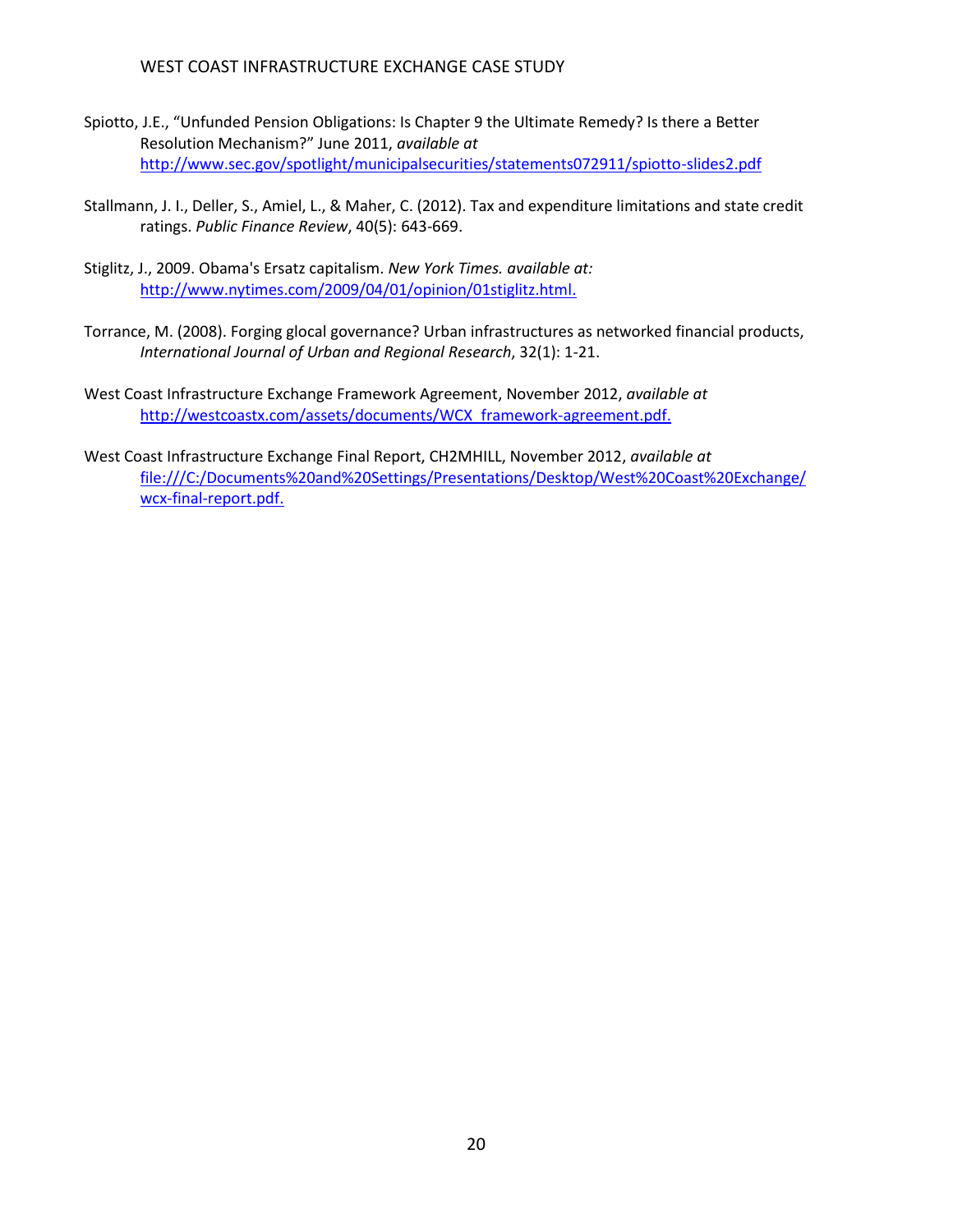#### WEST COAST INFRASTRUCTURE EXCHANGE CASE STUDY

#### **Notes**

 $\overline{a}$ 

<sup>1</sup> The American Society of Civil Engineers (ASCE) Report, Failure to Act, suggests that \$2.7 trillion is needed in investment in US infrastructure by 2020, and estimated that \$1.6 trillion is available, leaving a \$1.1 trillion gap. The Canadian Council for PPP, citing research by Mizra, S. (2004) "The Urgency of Addressing Canada's Infrastructure" estimates a \$1 trillion gap in 60 years under status quo. The Federation of Canadian Municipalities has estimated the existing gap to be \$200 billion for repairs to existing infrastructure and financing new projects. McKinsey Global Institute (2013) has recently projected the global infrastructure investment of \$57 trillion is needed between now and 2030.

 $^2$  See discussion on evolution of municipal bond market in the US, Hildreth, B and Zorn, K. (2005). The Evolution of State and Local Government Municipal Debt over the Past Quarter Century, Public Budgeting and Finance 25(4): 127-153.

 $3$  Benefits Canada, 'The real deal: Infrastructure and real estate investing', February 18, 2014 [http://www.benefitscanada.com/investments/alternative-investments/the-real-deal-48944.](http://www.benefitscanada.com/investments/alternative-investments/the-real-deal-48944) Accessed April 20, 2014

<sup>4</sup> Sources of municipal revenue include: property taxes, operating grants and transfers from senior governments and service fees and development fees and by law are required to balance their budgets.

<sup>5</sup> See for example Engineering News-Record construction and building cost index and material cost index historical data published in 201[1 http://enr.construction.com/economics/.](http://enr.construction.com/economics/) Accessed April 14 2014

 $^6$  See Canada as a Safe Haven: Implications for Municipal Credit, Munk School of Global Affairs, University of Toronto, Available on-line at: [http://munkschool.utoronto.ca/imfg/uploads/248/imfg\\_presentation2\\_\\_\\_kyle.pdf](http://munkschool.utoronto.ca/imfg/uploads/248/imfg_presentation2___kyle.pdf) Accessed September 20 2014.

 $7$  Some domestic investments have been made in infrastructure in recent years, including CPPIB's investment in 407 toll road (Ontario) and BCIMC and Caisse de depot investment in the InTransit BC Canada Line (BC), OMERS Borealis in Bruce Power (Ontario) and the Confederation Bridge (PEI). Various annual reports 2013, CPPIB, BCIMC, CDPQ, OMERS.

 $^8$  The overwhelming majority of the 207 projects are provincially sponsored (153), followed by 45 municipal and 9 federal.

<sup>9</sup> Another example is the Ontario Municipal Economic Infrastructure Financing Authority, which issues (provincial) tax-exempt Ontario Opportunity Bonds.

 $10$  See Canada as a Safe Haven: Implications for Municipal Credit, Munk School of Global Affairs, University of Toronto, Available on-line at: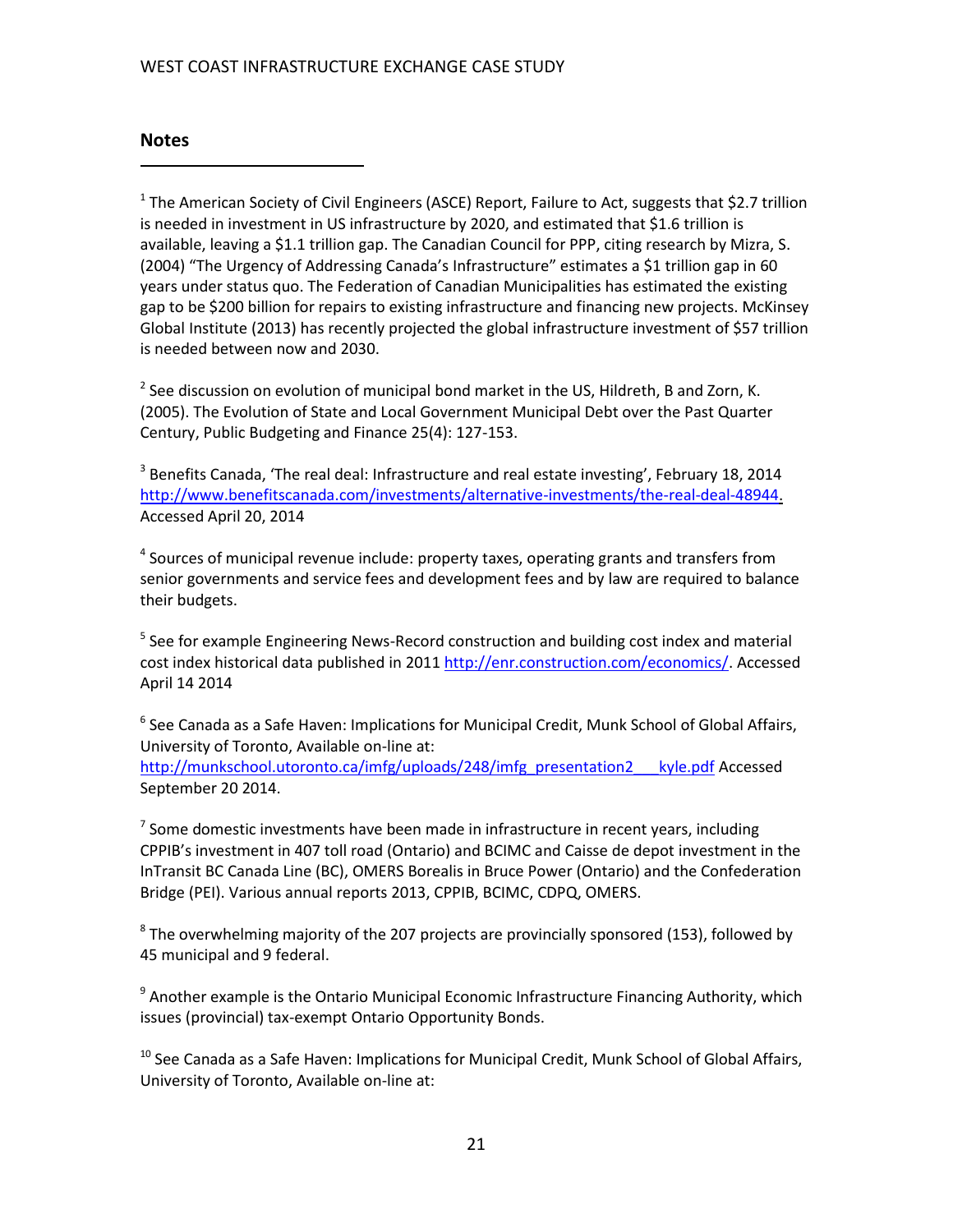$\overline{a}$ 

[http://munkschool.utoronto.ca/imfg/uploads/248/imfg\\_presentation2\\_\\_\\_kyle.pdf](http://munkschool.utoronto.ca/imfg/uploads/248/imfg_presentation2___kyle.pdf) Accessed September 20 2014.

 $11$  The Congressional Budget Office (2012) attributes the insolvency to rising fuel efficiency standards and political infeasibility of raising fuel taxes or in the very least, linking it to inflation.

 $12$  Since 1980 there have been on average, only about 7.5 municipal bankruptcy filings per year. Only 17% of the municipal securities principal issued in 2009, 2010, and 2011 had a credit enhancement SEC 2012. (SEC 2012)

<sup>13</sup> SEC 2012 Municipal bond market report. Also see appendix figure 1, decline in pension funding levels, Pew Centre

<sup>14</sup> See PwC 2010 PricewaterhouseCoopers 'Public Private Partnerships, The US Perspective' [http://www.pwc.com/en\\_US/us/capital-projects](http://www.pwc.com/en_US/us/capital-projects-infrastructure/publications/assets/Public_Private_Partnerships.pdf)[infrastructure/publications/assets/Public\\_Private\\_Partnerships.pdf](http://www.pwc.com/en_US/us/capital-projects-infrastructure/publications/assets/Public_Private_Partnerships.pdf) Accessed April 4, 2014.

 $15$  McGraw-Hill Construction, with support from Halcrow, Public-Private Partnerships (PPP) Smart Market Report. (2009) [http://www.prnewswire.com/news-releases/experienced-us](http://www.prnewswire.com/news-releases/experienced-us-officials-support-ppp-according-to-report-from-mcgraw-hill-construction-and-halcrow-61787617.html)[officials-support-ppp-according-to-report-from-mcgraw-hill-construction-and-halcrow-](http://www.prnewswire.com/news-releases/experienced-us-officials-support-ppp-according-to-report-from-mcgraw-hill-construction-and-halcrow-61787617.html)[61787617.html](http://www.prnewswire.com/news-releases/experienced-us-officials-support-ppp-according-to-report-from-mcgraw-hill-construction-and-halcrow-61787617.html) 

16 Aspirations for a national infrastructure bank have recently been revived in the form of the Building and Renewing Infrastructure for Development and Growth in Employment (BRIDGE) Act, which has bi-partisan support to establish a national Infrastructure Finance Authority.

<sup>17</sup>See: [http://westcoastx.com/assets/documents/WCX\\_framework-agreement.pdf](http://westcoastx.com/assets/documents/WCX_framework-agreement.pdf)

 $18$  It is estimated that the Port Metro Vancouver strike cost the Canadian economy \$850 million per week, and lasted 4 weeks, Feb 26, 2014- March 27, 2014.

 $19$  PBC also advises governments outside of the Province. For example, it has advised the province of Nova Scotia and is managing the procurement and delivery for the Iqaluit Airport in Nunavut.

<sup>20</sup> See WCX Project Certification Standards, Section 1.6.5 available at: www.westcoastx.com

 $21$  See WCX Project Certification Standards, Section 1.6.2 available at: www.westcoastx.com

<sup>22</sup> Public Private Partnerships Canada (PPP Canada) Water/Wastewater Sector Study. January 2013. Examples of DBFOM projects in Canada: \$4 million (Port Hardy BC), \$23 M (Sooke, BC).

23 For example, the WCX is currently working with public and private sector partners to develop specific criteria for bundling water and wastewater projects. See [https://www.clintonfoundation.org/clinton-global-initiative/commitments/west-coast-water](https://www.clintonfoundation.org/clinton-global-initiative/commitments/west-coast-water-infrastructure-innovation-initiative)[infrastructure-innovation-initiative](https://www.clintonfoundation.org/clinton-global-initiative/commitments/west-coast-water-infrastructure-innovation-initiative)